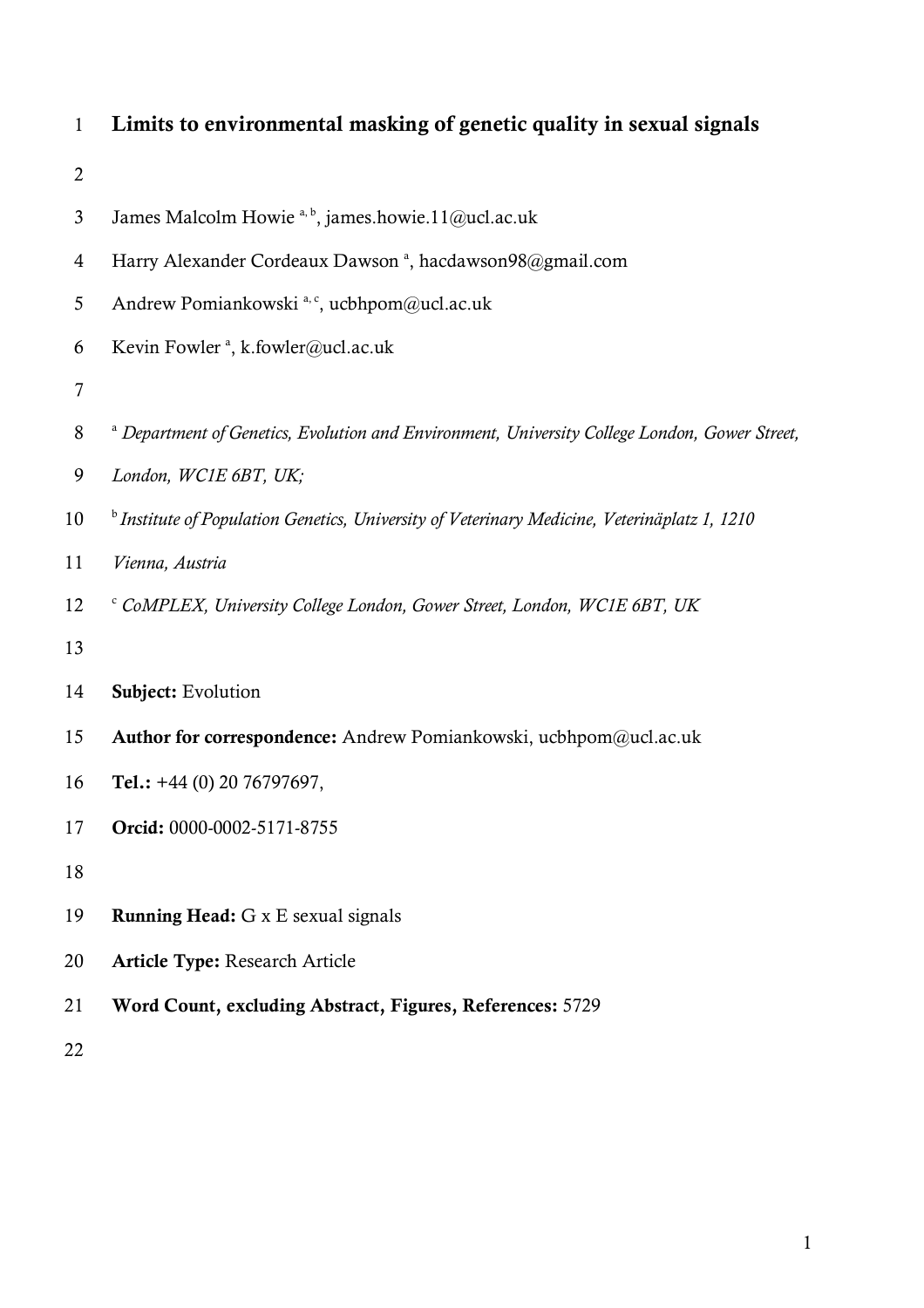- Abstract
- 

 There is considerable debate over the value of male sexual ornaments as signals of genetic quality. Studies alternately report that environmental variation enhances or diminishes the genetic signal, or leads to crossover where genotypes perform well in one environment but poorly in another. A unified understanding is lacking. We conduct a novel experimental test examining the dual effects of distinct categories of genetic (inbred versus crossed parental lines) and environmental quality (low, through high to extreme larval food stress) on a condition-dependent male ornament. We find that differences in genetic quality signalled by the ornament (male eyespan in *Diasemopsis meigenii* stalk-eyed flies) become visible and are amplified under high stress but are overwhelmed in extreme stress environments. Variance among independent genetic lines increases with environmental stress in both genetic quality classes, but at a slower rate in high quality outcrossed flies. Individual genetic lines generally maintain their ranks across environments, except among high quality lines under low environmental stress, where low genetic variance among lines precludes differentiation between ranks. Our results provide a conceptual advance, demonstrating a unified pattern for how genetic and environmental quality interact. They show when environmental conditions lead to the amplification of differences in signals of genetic quality and thereby enhance the potential indirect genetic benefits gained by female mate choice.

44 Keywords: condition dependence, Diptera, G x E, good genes, indirect genetic benefits, sexual ornament, sexual selection, stalk-eyed fly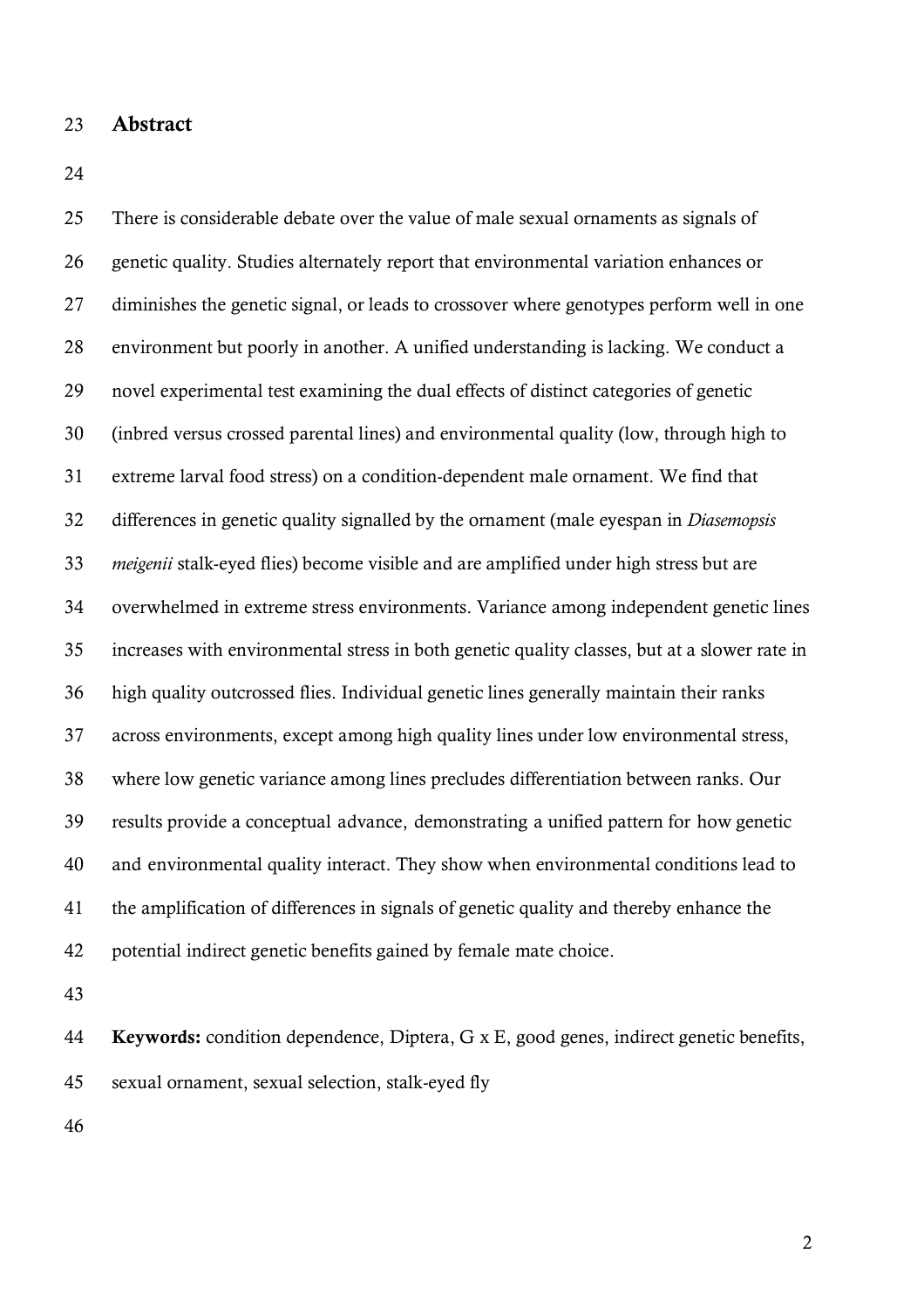# 1. Introduction

| 49 | Many exaggerated male sexual ornaments are thought to provide information about the         |
|----|---------------------------------------------------------------------------------------------|
| 50 | genetic quality of the signaller (Danielson-Francois et al., 2006; David et al., 2000;      |
| 51 | Houle, 1992; Jennions & Petrie, 2000; Pomiankowski, 1988; Pomiankowski & Møller,            |
| 52 | 1995; Taylor et al., 2007). Yet these traits typically also respond strongly to             |
| 53 | environmental variation (Cotton et al., 2004a; David et al., 1998; Kotiaho, 2000; Zuk et    |
| 54 | al., 1990), and it is unclear from empirical studies what impact this has on their          |
| 55 | signalling function (Bussiere et al., 2008; Greenfield & Rodriguez, 2004). One view         |
| 56 | holds that increasing environmental stress exposes the underlying genetic differences in    |
| 57 | quality which are otherwise masked by a benign environment (Danielson-Francois et al.,      |
| 58 | 2006; Danielson-Francois et al., 2009; David et al., 2000; Dmitriew & Blanckenhorn,         |
| 59 | 2014). Alternatively, environmental stress may introduce sufficient randomness to           |
| 60 | overwhelm the signal of genetic quality (Charmantier & Garant, 2005; Evans et al.,          |
| 61 | 2015; Ingleby et al., 2013) or create crossover, where genotypes that perform well in one   |
| 62 | environment do poorly in another (Etges et al., 2007; Evans et al., 2015; Jia et al., 2000; |
| 63 | Rodríguez & Al-Wathiqui, 2011).                                                             |

 We investigate the hypothesis that these contrasting outcomes likely arise from limitations in previous experimental approaches. A major problem in previous analyses is that they have focussed on genetic variation *per se* rather than comparing distinct categories of genetic quality. Another problem is the limited rather than wide range of environmental stress examined. We present a novel experimental design that addresses both of these deficits. The results lead us to propose a unified understanding of how variation in genetic quality is impacted by environmental variation. This enables a far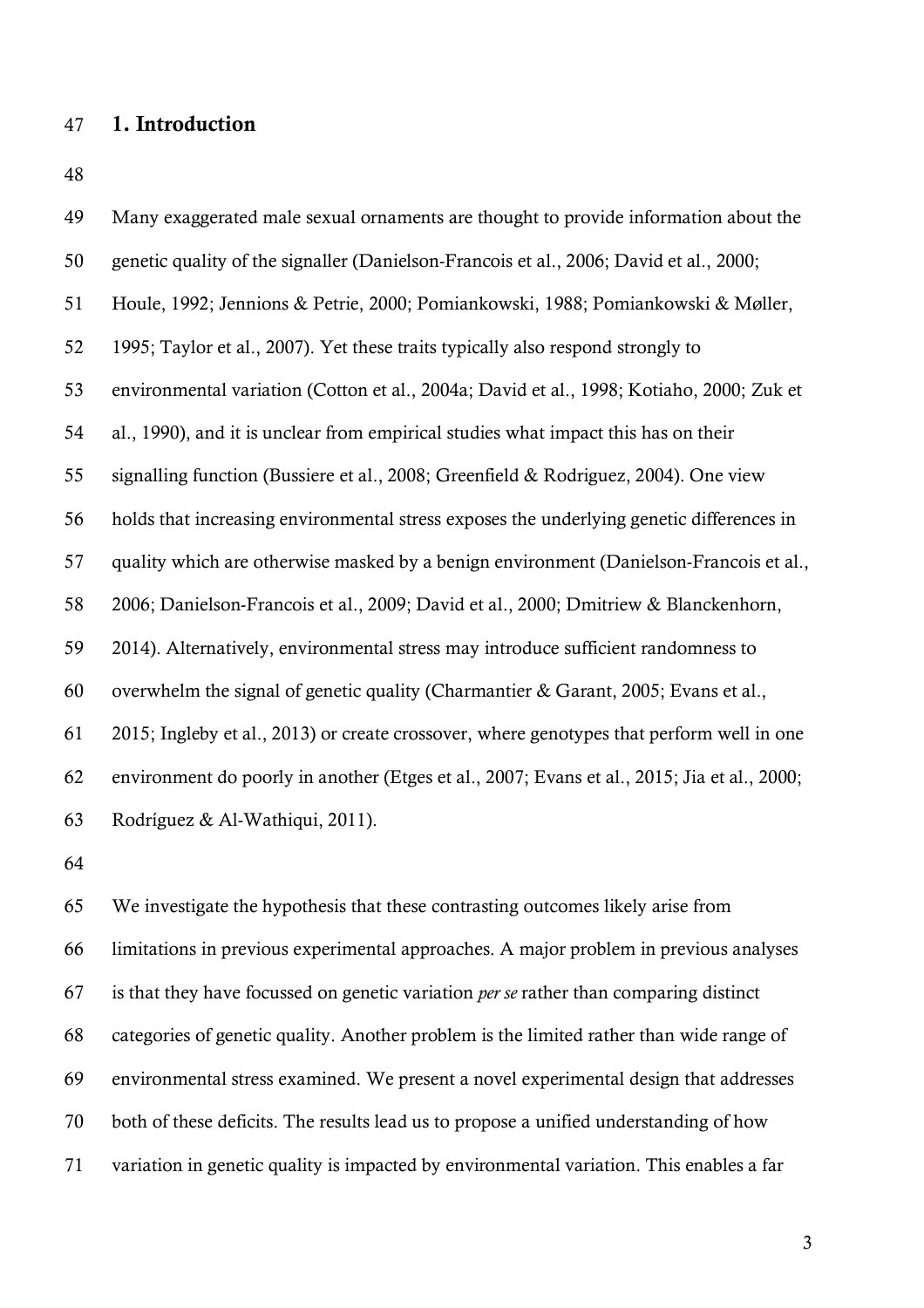clearer understanding of the conditions under which sexual display traits can function to accurately reveal the genetic quality of signallers (Hoffmann & Merila, 1999).

 In this study, we adopt an integrated experimental approach. For the first time, we examine the impact of a wide range of both genetic and environmental quality, spanning mild to extreme levels of stress. We focus specifically on male eyespan variation in a stalk-eyed fly (Bellamy et al., 2013; Cotton et al., 2006) as this trait has been subject to extensive previous work. Male eyespan is highly exaggerated and acts in female mate choice as a signal of male genetic quality (Burkhardt & de la Motte, 1988; Cotton et al., 2004a; Cotton et al., 2010; David et al., 2000; Hingle et al., 2001a, 2001b; Wilkinson & Dodson, 1997; Wilkinson et al., 1998; Wilkinson & Reillo, 1994). It is highly condition- dependent relative to other traits in relation to both genetic (Bellamy et al., 2013; but see: Prokop et al., 2010) and environmental (Cotton et al., 2004a; Cotton et al., 2004b; David et al., 1998) stressors, and is responsive to a range of environmental stress types (Bellamy et al., 2013; Bjorksten et al., 2001; Cotton et al., 2004a, 2004b; David et al., 1998; Knell et al., 1999), while genetically distinct families have been shown to respond differently to environmental stress (David et al., 2000).

 Our novel experimental design to study genetic quality-by-environment interactions in signalling traits exploits pre-defined classes of genetic (Bellamy et al., 2014;

 Bonduriansky et al., 2015; Zajitschek & Brooks, 2010) and environmental quality. To vary genetic quality, crosses were made within or between a set of parental inbred lines. This allowed us to compare low genetic quality, highly homozygous "incross" lines with high genetic quality, highly heterozygous "outcross" lines. We used incross and outcross lines not to study the effect of inbreeding *per se*, but because previous work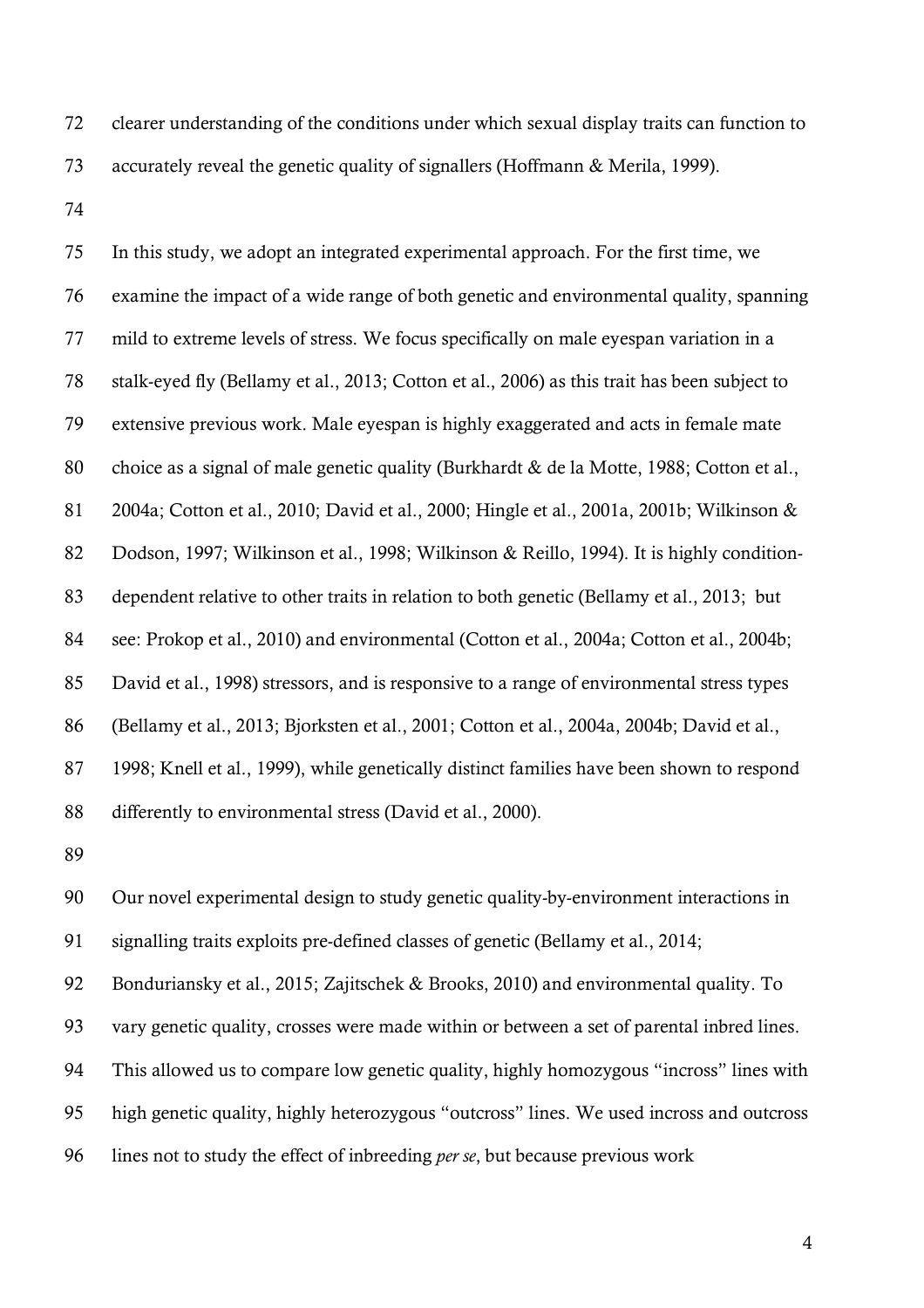unambiguously shows that they correspond to low and high genetic quality classes (Bellamy et al., 2013), since a suite of traits (thorax, wing and eyespan) in both sexes are reduced among incross lines (Bellamy et al., 2013). The large number of independent crosses within or between lines allows us to capture the contribution of genetic variation in the sexual ornament among low and high genetic quality classes.

 We likewise generated a wide range of environmental quality variation through reductions in the amount of food available to developing larvae. This approach is a well- established method for creating stress in holometabolous insects (Bonduriansky et al., 2015; Burger et al., 2007; Burkhardt et al., 1994; Cotton et al., 2004a, 2004b; Dmitriew & Blanckenhorn, 2014; Hingle et al., 2001a; Knell et al., 1999; Kolss et al., 2009; Sisodia & Singh, 2012) and has been used extensively in prior stalk-eyed fly studies (Cotton et al., 2004a; David et al., 1998; Hingle et al., 2001a), where it generates body size variation equivalent to the range found in natural populations (Cotton et al., 2004b; Cotton et al., 2010). Eggs from each cross were reared under conditions of low, high and extreme environmental stress. Levels of stress between low and high were omitted due to logistical constraints and because those stress levels have been extensively investigated (Cotton et al., 2004a). Extreme stress was defined as the lowest food level where larval viability was not seriously impaired (see below).

 Our use of the terminology of low/high genetic quality and low/high/extreme environmental quality is necessarily arbitrary but justified in terms of the study's motivation and experimental design. We comment further on these definitions in the Discussion. The innovation in our study lies in delivering controlled manipulation of genetic quality *and* environmental stress, over several pre-defined quality levels, thereby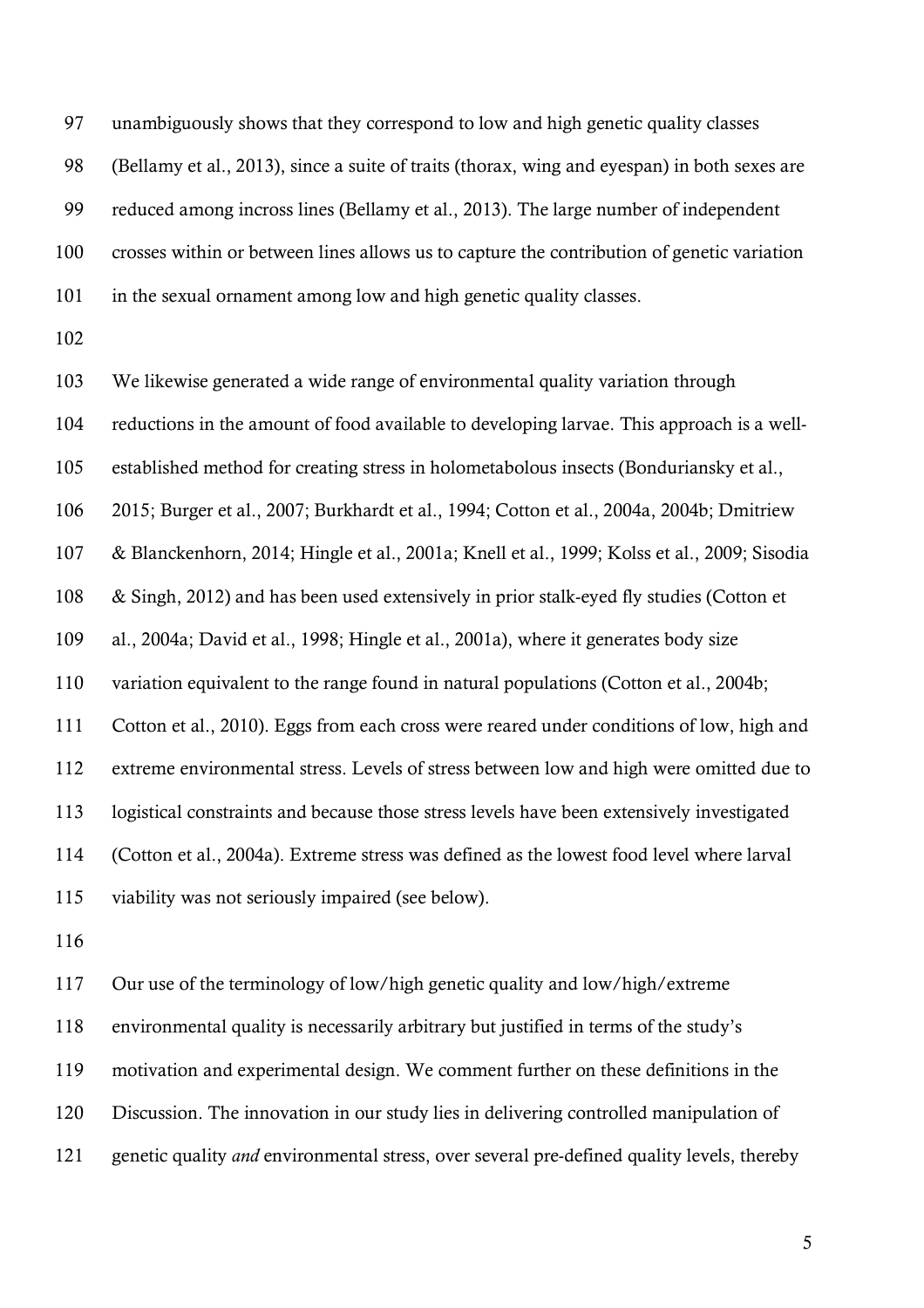enabling an in-depth exploration of genetic quality-by-environment variation in a male 123 sexual ornament. In order to emphasize this distinction we use  $G<sub>0</sub>$  to refer to our genetic 124 quality classes, and  $G<sub>Q</sub>$  x E for the genetic quality-by-environment interaction. Our approach allows us to investigate the signalling utility of a male ornament, in providing information about indirect genetic benefits to females, in the face of variation in environmental quality.

- 2. Material and methods
- 

### (a) Variation in genetic and environmental quality

 A suite of 105 inbred lines were founded from a stock of *Diasemopsis meigenii* (Bellamy et al., 2013), an African stalk-eyed fly, derived from flies collected in South Africa by S. Hilger in 2000.After 11 generations of full-sib mating (*f* ~ 0.908), the extant lines were bred in cage culture (~200 flies/cage). For this study, 17 lines were chosen as parental lines to use in crosses. Eggs were collected from each line and larvae were raised on excess puréed sweet corn. At eclosion, offspring were placed in large cages (15l), 138 separated by sex ( $\sim$ 2 weeks), raised until sexual maturity ( $\sim$ 10 weeks) and kept under standard conditions (Bellamy et al., 2013).

141 Variation in genetic quality  $(G<sub>o</sub>)$  was achieved using a crossing protocol (Figure 1; modifed from Prokop et al., 2010 and Bellamy et al., 2013). "Incross" flies were created

from male-female crosses within an inbred line. "Outcross" flies were created from

crosses between different inbred lines. In each cross, 4 adult males from line *x* and 4

- 145 adult females from line *y* were allowed to mate in a 1.5l pot  $(x = y)$  for incross,  $x \neq y$  for
- outcross). Reciprocal male *x*  female *y* and female *x* -male *y* pots were set up. Multiple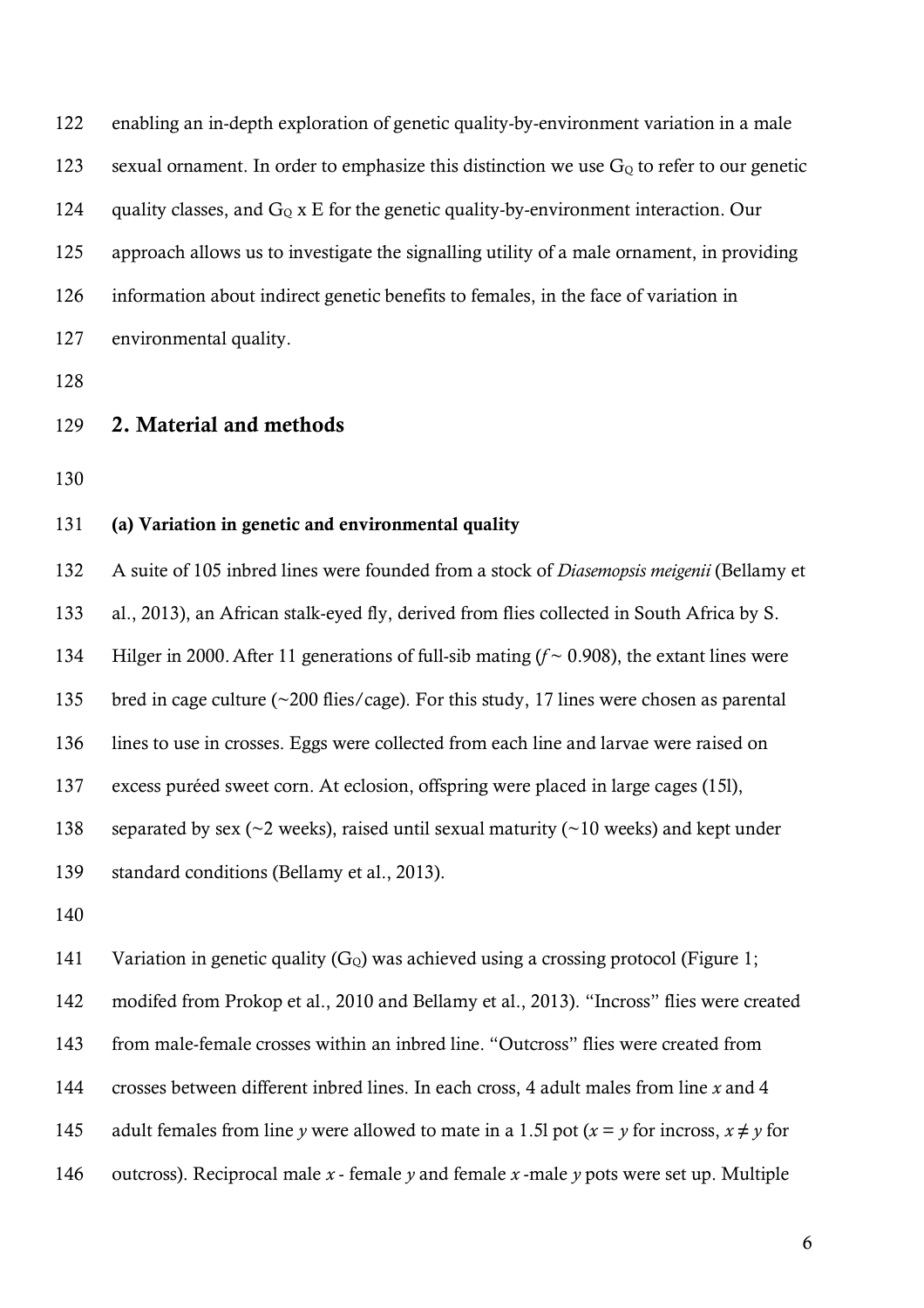replicates of each cross (between 1-8) were set up, with higher replication for inbred crosses as they were less fecund. Eggs were collected twice weekly over 23 days. In all, 142 crosses were set up, of which 117 generated sufficient offspring across the food treatments: 67 incrosses of 15 inbred lines and 50 outcrosses between 16 pairs of inbred lines. An inbred line was used in an incross the same number of times as it was used in an outcross, and as far as possible equal numbers of live adult males and females were collected from each line, to balance sex chromosomal, cytoplasmic and other 154 male/female parental effects. Throughout this paper,  $G<sub>L</sub>$  designates the genetic lines 155 within the two genetic quality  $(G<sub>o</sub>)$  classes.

 Incross flies have low genetic quality as they are highly homozygous, being derived from inbred lines created by repeated brother-sister pairings (11 generations), with an expected inbreeding coefficient of *f* ~ 0.908 (Bellamy et al., 2013; Falconer & Mackay, 1996). In contrast, outcross flies have high genetic quality as they are expected to be heterozygous 161 for most of the alleles fixed in the parental inbred lines from which they are derived. Although the terms – low and high genetic quality – are arbitrary, there was evidence of substantial heterosis in a variety of traits when inbred flies were crossed, so the terms reflect the nature of these two genetic groups (Bellamy et al., 2013).

 For each incross or outcross, fertilised eggs were placed in groups of 5 in petri dishes containing two cotton pads, 15ml water and 5ml of food medium. Three qualities of food medium were used with "pure" corn diluted with water at ratios of 1:1, 1:10, and 1:20, which we designate as "low", "high" and "extreme" stress respectively. "Pure" corn was made by forcing puréed sweet corn kernels through a fine sieve to remove husks and provide homogeneity. Food qualities were chosen based on a pilot study, with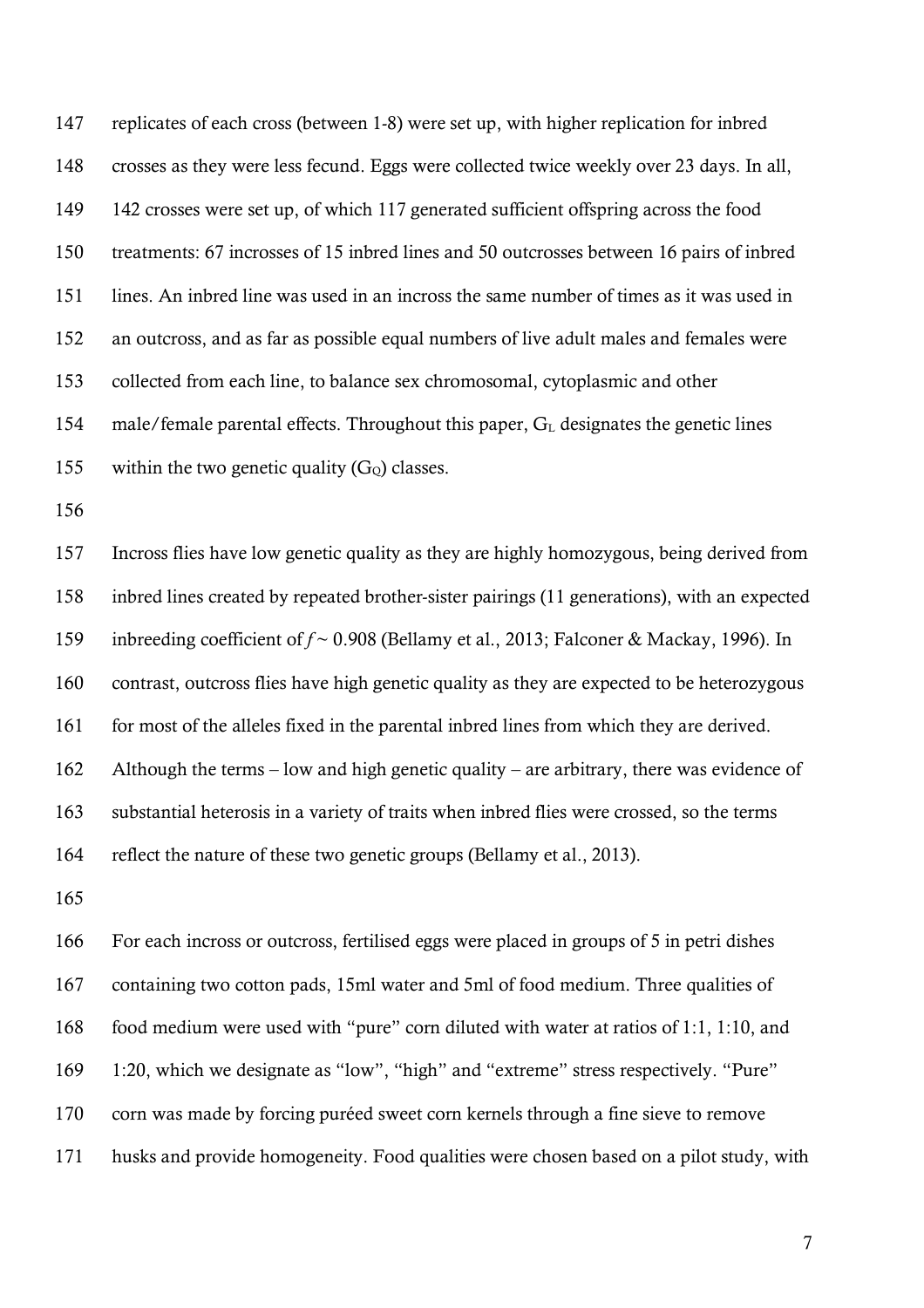levels of food stress used that were found to lie within normal rates of egg-adult survival (Figure 2, see SI.C). Although the terms – low, high and extreme environmental stress – are again arbitrary, they nonetheless capture particular qualities. The food level for low stress was similar to the standard media on which larvae are raised. The food level for high stress was that used previously where it was associated with reduced size in a variety of traits (Bellamy et al., 2013). The food level for extreme stress constitutes the far end of the stress spectrum before differential survival is evident (Figure 2). In the range used (i.e. 1:1 to 1:20), egg-to-adult survival did not differ in the pilot experiment, and was at ~50%. We did not go beyond this level, as a serious loss of adults would have posed greater logistical difficulties for attaining the large target sample size in the experiment. In the main experiment, a census of pupae was additionally made as a measure of survival for each cross in each environment.

#### (b) Adult morphology

 After eclosion, flies of each cross were collected and frozen at -20°C. All males were measured for eyespan (the distance between the outermost tips of the eyes, Chapman et al., 2017; David et al., 1998) and thorax (the distance between the centre of the most posterior point of the head to the joint between the meta-thoracic legs and the thorax, Meade et al., 2017; Rogers et al., 2008) to a tolerance of 0.01mm, using a video camera 191 mounted on a monocular microscope and ImageJ image capture software v.1.46 (Schneider et al., 2012). The repeatability of these morphological trait measurements is very high at >99% (David et al., 1998). In total 1186 males were phenotyped. All measurements were obtained blind by JMH. In a few cases (*n* = 9), a measurement was not included in the dataset due to sample damage.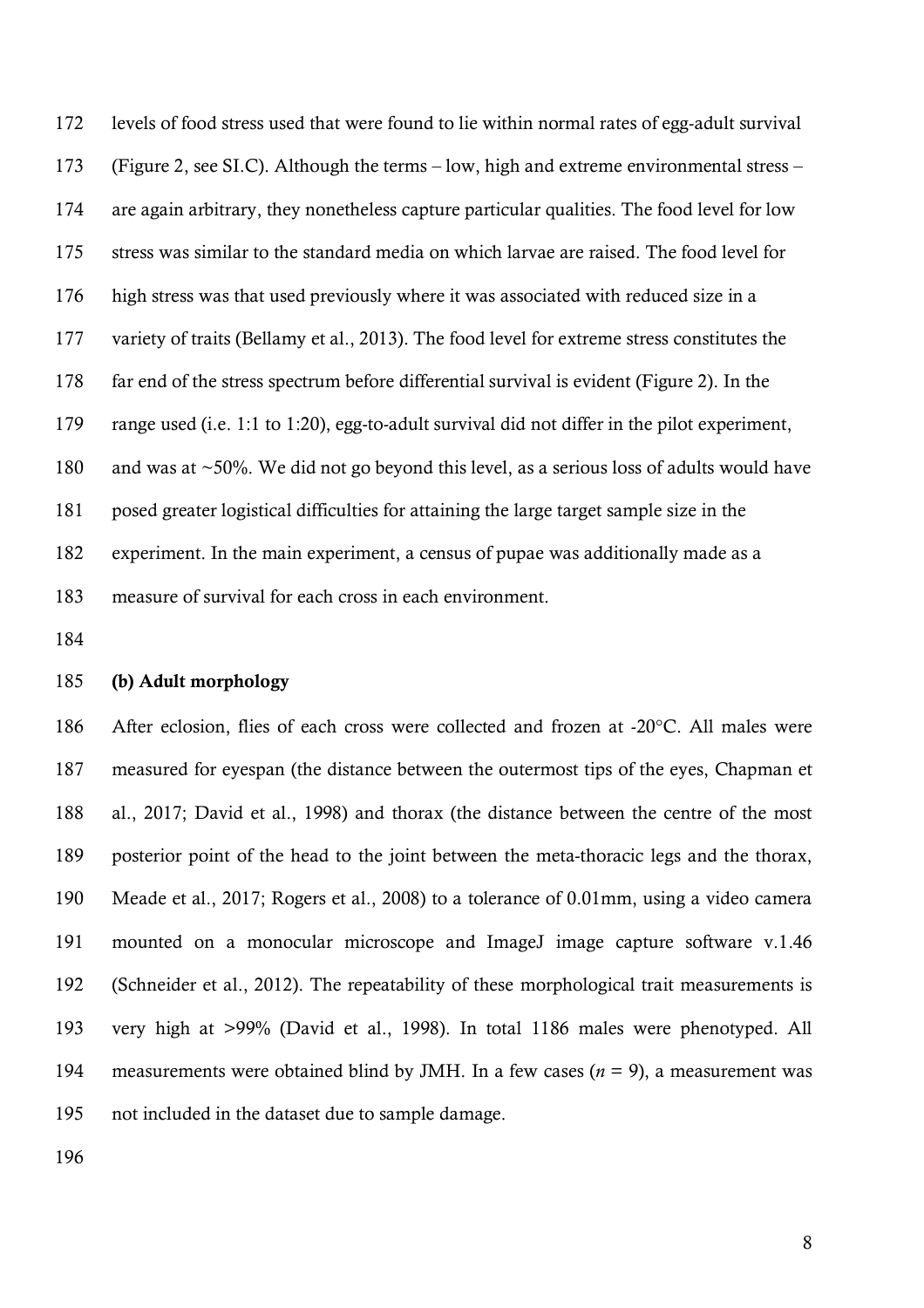(c) Statistical analysis

198 To test for effects of incross/outcross genetic quality  $(G<sub>o</sub>)$ , environmental (E) and the  $G<sub>o</sub>$  x E interaction on morphological trait variation, several general linear mixed effects 200 models (GLMMs) were fitted via REML. In each model,  $G<sub>0</sub>$ , E and their interaction were included as fixed effects. Male parental line and female parental line were included as random effects, as was cross and its interaction with E. Additional random effects of 203 male line x E, male line x  $G_Q$ , female line x E and female line x  $G_Q$  explained zero variance and so were removed in model simplification. GLMMs for male eyespan had thorax added as a covariate to control for body size. Thorax length accounted for a significant portion of variance, but its addition did not substantially alter the results (for completeness, analyses of absolute trait values are given in the SI.A). GLMM models fitted pairwise to low versus high and high versus extreme environmental stress were 209 used to further investigate the basis of the observed  $G<sub>o</sub>$  x E patterns. Two-tailed *t*-tests at each level of E were used to test whether incross male eyespan was larger or smaller than outcross male eyespan.

 Coefficients of variation (CVs), the ratio of the standard deviation to the mean, were used to assess how variance in male eyespan responded to genetic quality, 215 environmental stress and the  $G_Q$  x E interaction. CVs control for changes in variance purely as a function of size, and are considered to be less biased than heritability estimates in genotype-by-environment studies (Rowinski & Rogell, 2017). Least square means for male relative eyespan were extracted from GLMMs for each cross, for each E 219 and  $G<sub>0</sub>$ , to calculate among-cross CVs. Among-cross CVs were then compared between incross and outcross using modified signed-likelihood ratio tests (M-SLRT, Krishnamoorthy & Lee, 2014) in each environment, and also across environments (L-H-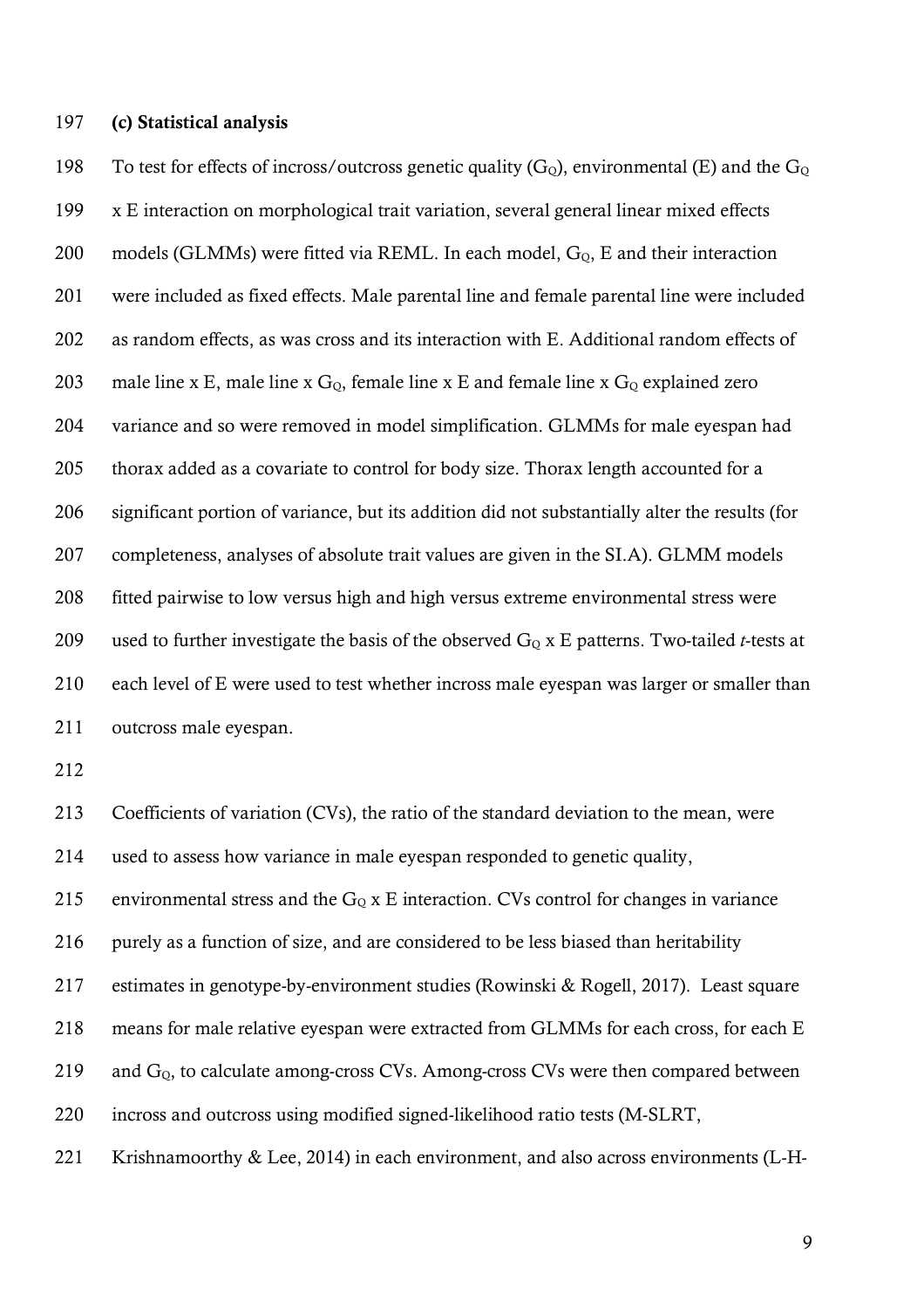222 X), both overall and for incross and outcross. Finally, adjacent environment pairs were contrasted for among-cross CV, low with high (L-H) and high with extreme (H-X), for each genetic quality. The among-cross contrasts were conducted in the R-package 'cvequality' (Marwick & Krishnamoorthy, 2016.).

226

227 To explore the consistency of genetic lines  $(G<sub>L</sub>)$  within each genetic quality class across 228 environments, genetic correlations (*rg*) across adjacent environments were calculated. 229 GLMMs were fitted with cross as a random effect and the variance component for cross 230 was extracted for each environment. GLMMs were then carried out between pairs of 231 adjacent environments (L-H, H-X), with the cross x E interaction included as a random 232 effect, and the interaction variance component extracted. As before, thorax length was 233 added as a fixed covariate to control for body size. An estimate of  $r_g$  was then calculated 234 as:

235

236 
$$
r_g = \frac{\sigma_{1,2}^2}{\sqrt{\sigma_{1,1}^2 \sigma_{2,2}^2}}
$$

237

238 where  $\sigma^2_{1,1}$  and  $\sigma^2_{2,2}$  are the genetic variances in environments 1 and 2 respectively, and 239  $\sigma_{1,2}$  is the genetic covariance between the two environments (Roff & Wilson, 2014). 240 Broad bounds of the *r*<sup>g</sup> values were tested via model simplification and likelihood ratio 241 tests (details in SI.A). A test for  $G<sub>L</sub>$  x E was also made for each environment pair, 242 following the same protocol used to test  $G_Q$  x E, but with an explicit test of line (SI.A). 243

## 244 (d) Statistical software used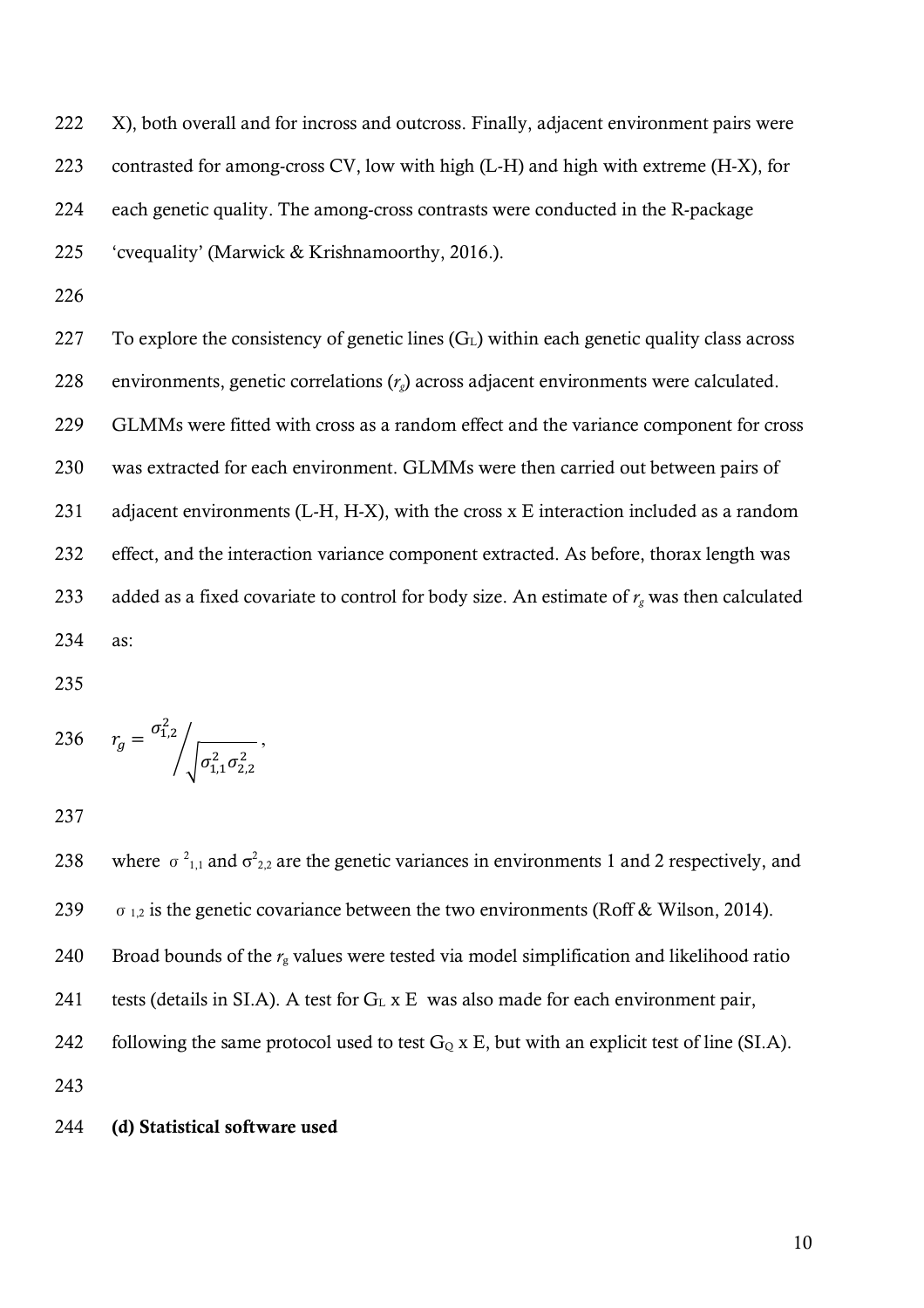All statistical analyses were conducted in JMP v.12.0.1 (SAS Institute 1989-2015) and R v.3.4.2 (R Core Development Team, 2017). GLMM tables, effect coefficients and extended methods are shown in SI.A.

3. Results

#### (a) Response in mean trait

252 As expected, male eyespan  $(F_{2,45,47} = 693.4, P < 0.001)$  and thorax  $(F_{2,41,80} = 343.4 P <$  0.001) were smaller under higher environmental stress. The same was the case under 254 genetic stress for eyespan  $(F_{1,22.94} = 4.783, P = 0.028)$  but not for thorax  $(F_{1,13.78} = 3.222, P$  $255 = 0.095$ ). After controlling for body size variation, the same direction of change was 256 observed in male eyespan for environmental  $(F_{2,54,66} = 258.1, P \lt 0.001)$  and genetic stress (*F*1,7.421 = 6.203, *P* = 0.039). All following comparisons report relative trait values (i.e. with body size as a covariate).

260 In addition, there was a genetic quality-by-environment interaction  $(F_{2,39,33} = 5.379, P =$ 261 0.009, Figure 3a). The nature of the  $G<sub>Q</sub>$  x E was evident from comparison of adjacent environments. The difference in male eyespan between incross flies with low genetic quality and outcross flies with high genetic quality increased from low to high 264 environmental stress (i.e. scale variance  $G_Q$  x E,  $F_{1,18,35} = 6.352$ ,  $P = 0.021$ ). But there was convergence between genetic quality classes after a further increase from high to extreme 266 environmental stress (i.e. inverse scale variance  $G_0$  x E,  $F_{1,15,64} = 8.664$ ,  $P = 0.010$ ). This pattern was confirmed by looking at environments separately. The difference between 268 incross and outcross male eyespan was evident at high  $(t_{19.81} = 8.65, P < 0.001)$ , but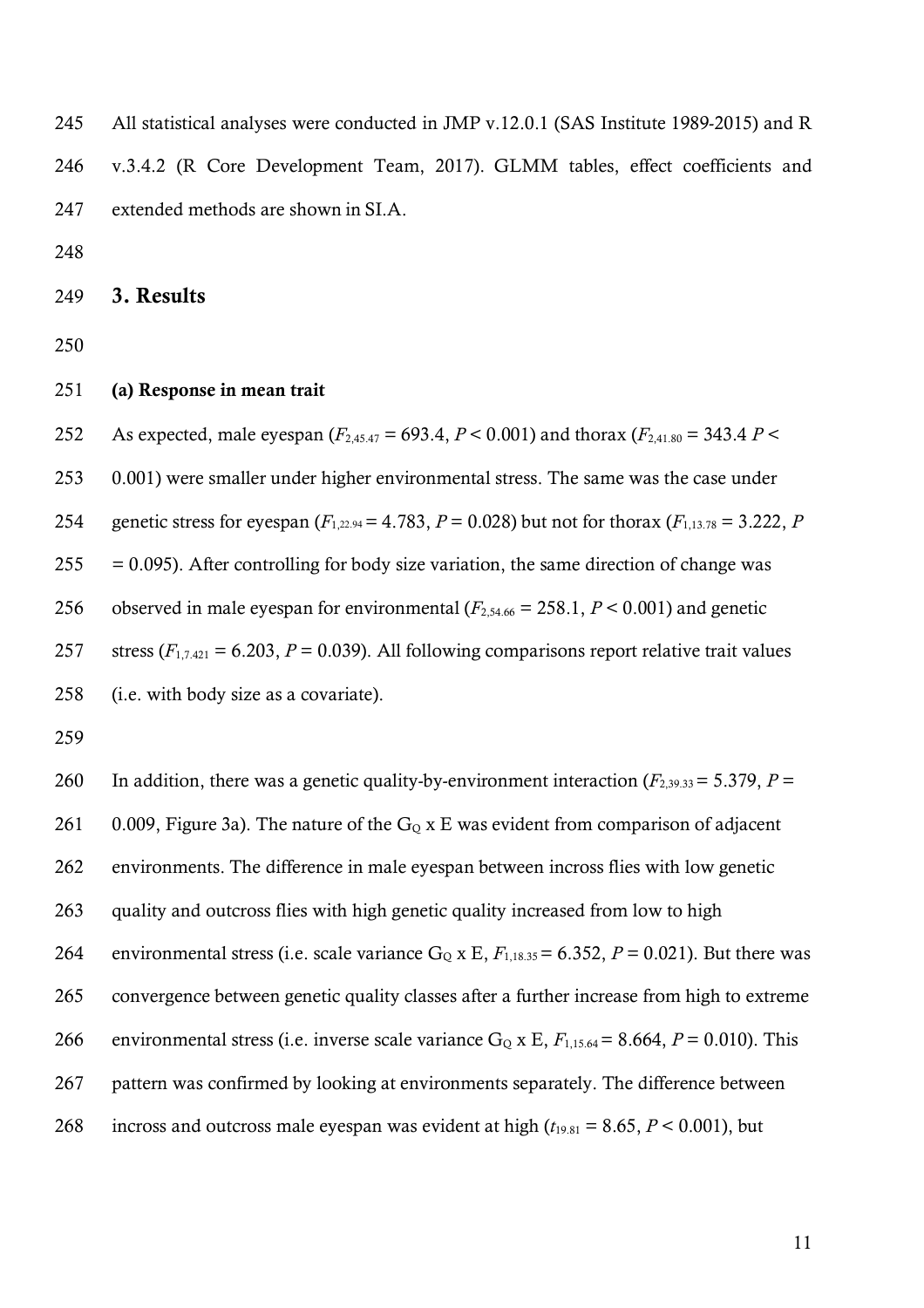269 absent at low  $(t_{19.79} = 1.98, P = 0.073)$  and extreme levels of environmental stress  $(t_{21.87} = -1.98, P = 0.073)$ 270  $1.01, P = 0.298$ .

271

272 When comparisons were limited to incross lines, there were environmental  $(\chi_1^2 = 276.7,$ 273  $P < 0.001$ ) and genetic line differences ( $\chi_1^2 = 11.08$ ,  $P < 0.001$ ) but no G<sub>Q</sub> x E interaction 274  $(\chi_1^2 = 4.281, P = 0.509)$ . A similar pattern was found in outcross lines, where there were 275 environmental ( $\chi^2$  = 243.4, *P* < 0.001) and genetic line differences ( $\chi^2$  = 5.14, *P* = 0.023) 276 but no G<sub>Q</sub> x E interaction ( $\chi^2 = 7.71$ ,  $P = 0.173$ ). These results indicate that G<sub>Q</sub> x E 277 interactions were only apparent in the comparison of genetic quality (i.e. incross vs. 278 outcross), and not in the comparison of genetic lines within low or high genetic quality 279 groups.

280

#### 281 (b) Response in trait variance

282 The genetic quality  $G<sub>Q</sub>$  x E pattern was further examined by looking at the among-cross 283 variance in the response to stress. Coefficients of variation (CV) were used to control for 284 the positive scaling in variance due to changes in mean trait size. Male eyespan among-285 cross CV (Figure 3b) was larger with greater environmental stress overall ( $R_M$  = 26.55, *P* 286  $\leq$  0.001), and separately for incross (incross  $R_M$  = 40.00,  $P \leq$  0.001) and outcross lines 287  $(R_M = 130.35, P < 0.001)$ . But the extent of increase in CV from low to high 288 environmental stress was considerably more marked among incross males with low 289 genetic quality (1.30% increase,  $R_M$  = 28.95,  $P$  < 0.001) than outcross males with high 290 genetic quality (0.23% increase,  $R_M$  = 11.95,  $P$  < 0.001). Differences among outcross lines 291 were revealed to a much greater extent once the level of environmental stress increased 292 even further, in the transition from high to extreme environmental stress (2.63% 293 increase,  $R_M$  = 57.34,  $P < 0.001$ ). This pattern contrasted again with males from incross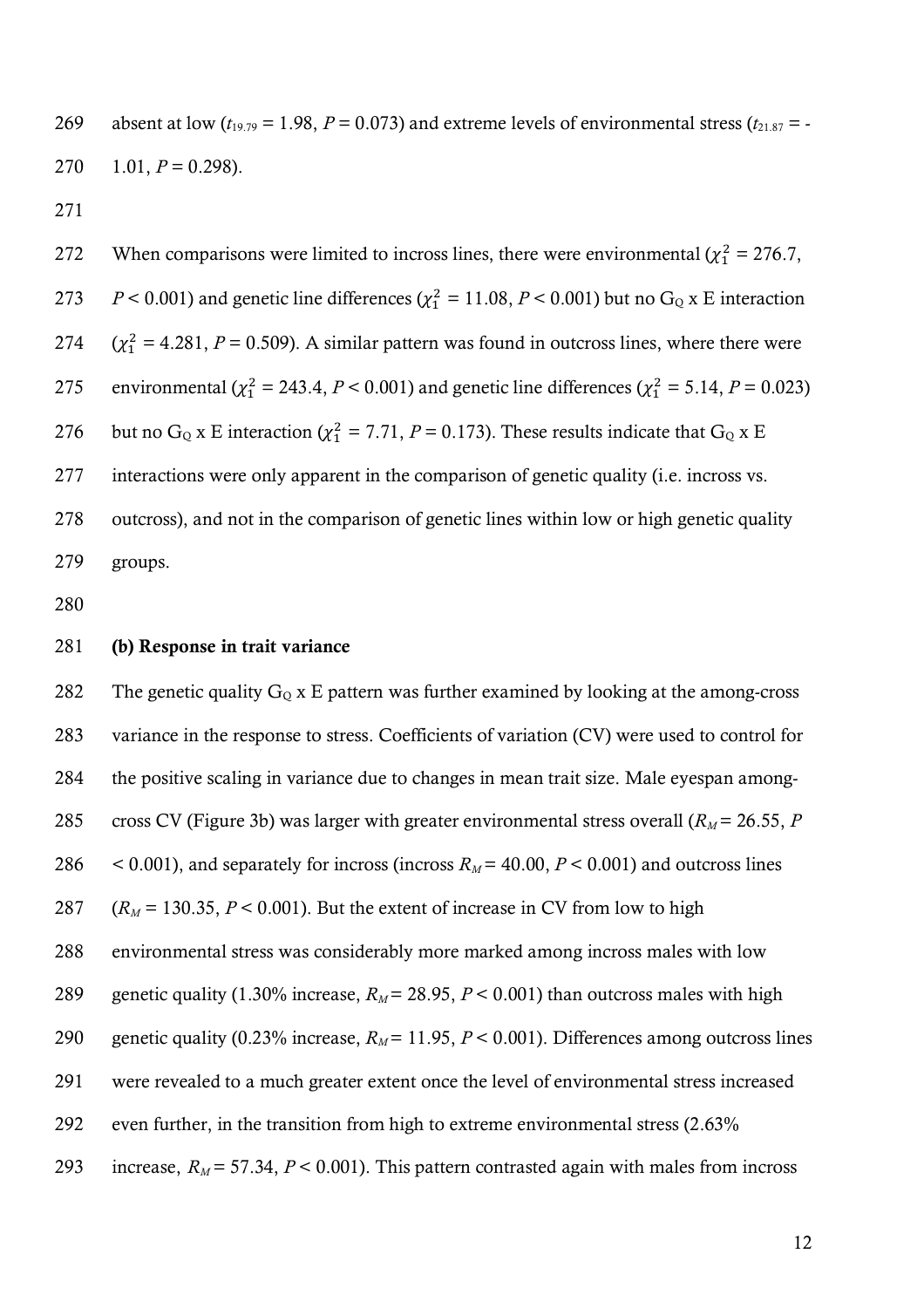294 lines, where CV did not differ between high and extreme environmental stress levels 295 (0.78% increase,  $R_M$  = 1.848,  $P = 0.174$ , Figure 3b). The difference between incross and 296 outcross CV was seen only under high environmental stress (low stress  $R_M = 0.814$ ,  $P =$ 297 0.367, high stress  $R_M = 24.32$ ,  $P < 0.001$ , extreme stress  $R_M = 1.148$ ,  $P = 0.284$ ; Figure 298 3b), similar to the patterns for mean eyespan.

299

### 300 (c) Across environment genetic line correlations

301 To further evaluate the role of male eyespan as a signal of genetic quality, we examined 302 the performance of individual genetic lines  $(G<sub>L</sub>)$  within each genetic quality class (incross 303 and outcross) across environments, for evidence that a line which performed well in one 304 environment performed well across all environments or exhibited a crossover pattern in 305 which different lines performed well in different environments (Figure 4). For low 306 quality incross lines, genetic correlations  $(r_g)$  were positive between low and high  $(r_g =$ 307  $0.267$ ,  $\chi_1^2 = 4.184$ ,  $P = 0.041$ ), as well as between high and extreme stress environments 308  $(r<sub>g</sub> = 0.082, \chi<sub>1</sub><sup>2</sup> = 11.11, P < 0.001)$ . There was no evidence of G<sub>L</sub> x E overall or for any 309 pair of environments for low quality lines (all *P* > 0.05, see SI A.3). For the high quality 310 outcross lines, there was no genetic correlation between low and high stress 311 – environments ( $\chi^2$  = 0.221, *P* = 0.469), but  $r_g$  was positive between high and extreme 312 stress environments ( $r_g$  = 0.171,  $\chi_1^2$  = 5.189, *P* = 0.023). The lack of  $r_g$  was due to severely 313 reduced variation among outcross lines in the low  $(CV_{low} = 0.188, CV_{high} = 0.416,$ 314 CV<sub>extreme</sub> = 3.05) compared to high  $(R_M = 57.34, P < 0.001)$  or extreme stress 315 environments ( $R_M$  = 88.17,  $P$  < 0.001; Figure 4). There was no evidence of  $G_L$  x E overall 316 or for any pair of environments for high quality lines (all *P* > 0.05, see SI). 317

#### 318 (d) Survival across environmental stress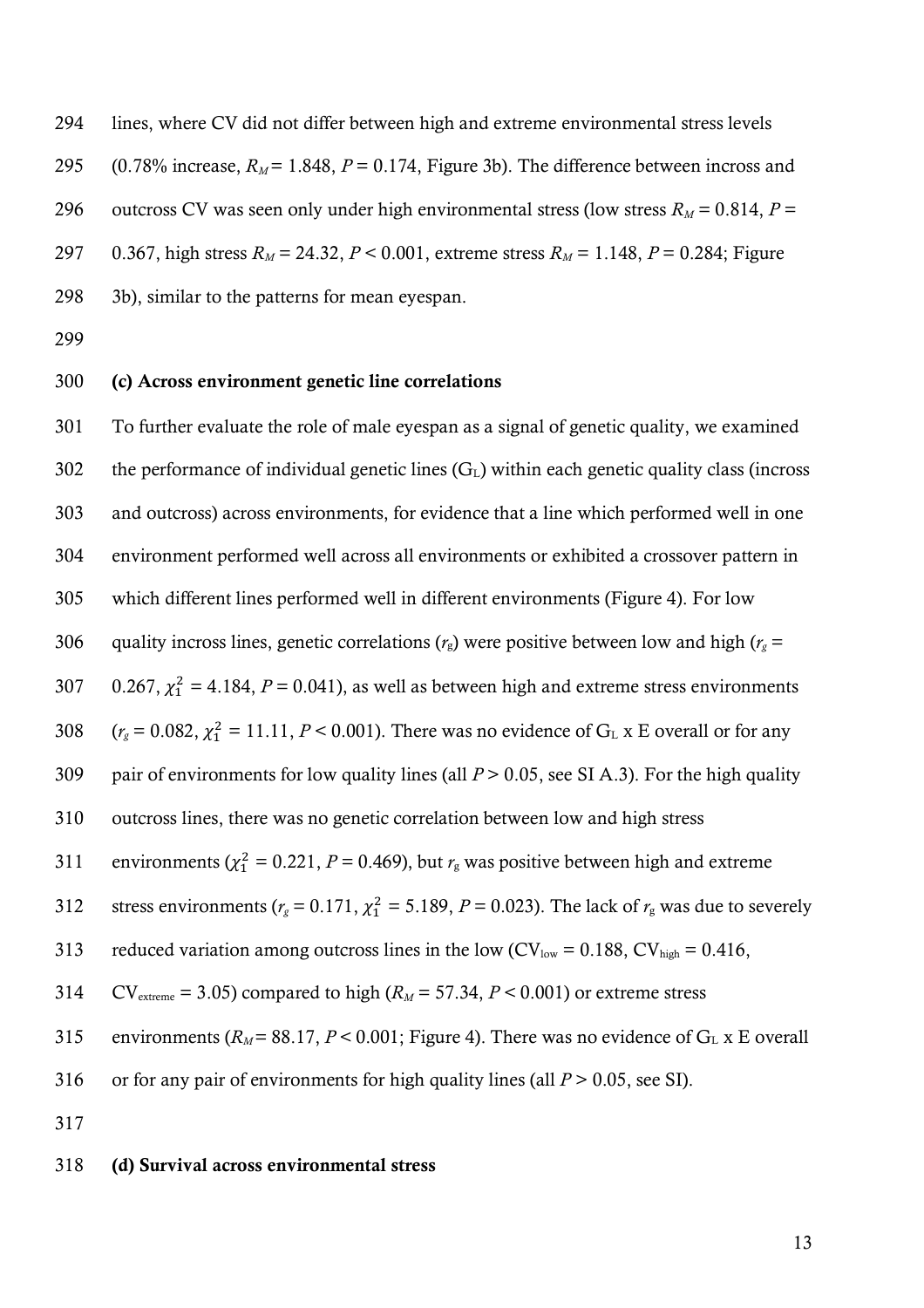| 319 | Larval survival was measured through a census of pupae. There was a survival effect of                                                      |
|-----|---------------------------------------------------------------------------------------------------------------------------------------------|
| 320 | E ( $F_{1,64,36}$ = 64.36, P < 0.001) but not of G <sub>o</sub> ( $F_{1,20,04}$ = 0.852, P = 0.367) or G <sub>o</sub> x E ( $F_{2,64,28}$ = |
| 321 | 0.976, $P = 0.382$ ). The effect was a reduction in survival at extreme environmental stress                                                |
| 322 | (pupae counts: LSM $\pm$ SE low = 2.17 $\pm$ 0.10, high = 2.29 $\pm$ 0.09, extreme = 1.55 $\pm$ 0.09).                                      |
| 323 | A Tukey's HSD test confirmed that survival was lower under extreme relative to either                                                       |
| 324 | low or high environmental stress level ( $P < 0.05$ ). Survival did not differ between incross                                              |
| 325 | and outcross in any of these comparisons (all $P > 0.05$ , see SI.A).                                                                       |
|     |                                                                                                                                             |

### 4. Discussion

 In this study we explicitly test whether environmental stress amplifies or obscures the signal of genetic quality in male sexual ornaments. We do so in a novel way by direct manipulation of *both* genetic and environmental quality, the latter over multiple levels. The results enable us to put forward a unified explanation of how genetic and environmental quality interact, advancing our understanding of the genetic benefits of mate choice, with the potential to explain the diverse responses seen in other systems. 

 The response of male eyespan – the primary sexual ornament in *D. meigenii* – accords with previous studies in stalk-eyed flies, showing that this male ornament is a sensitive signal of both environmental (Cotton et al., 2004a, 2004b; David et al., 1998) and genetic stress (Bellamy et al., 2013; David et al., 2000). Of greater interest, the new data 341 captures a full range of genetic quality-by-environment ( $G<sub>Q</sub>$  x E) interactions. The difference between low and high genetic quality, in both eyespan mean and variance (coefficient of variation), increases with the transition from low to high environmental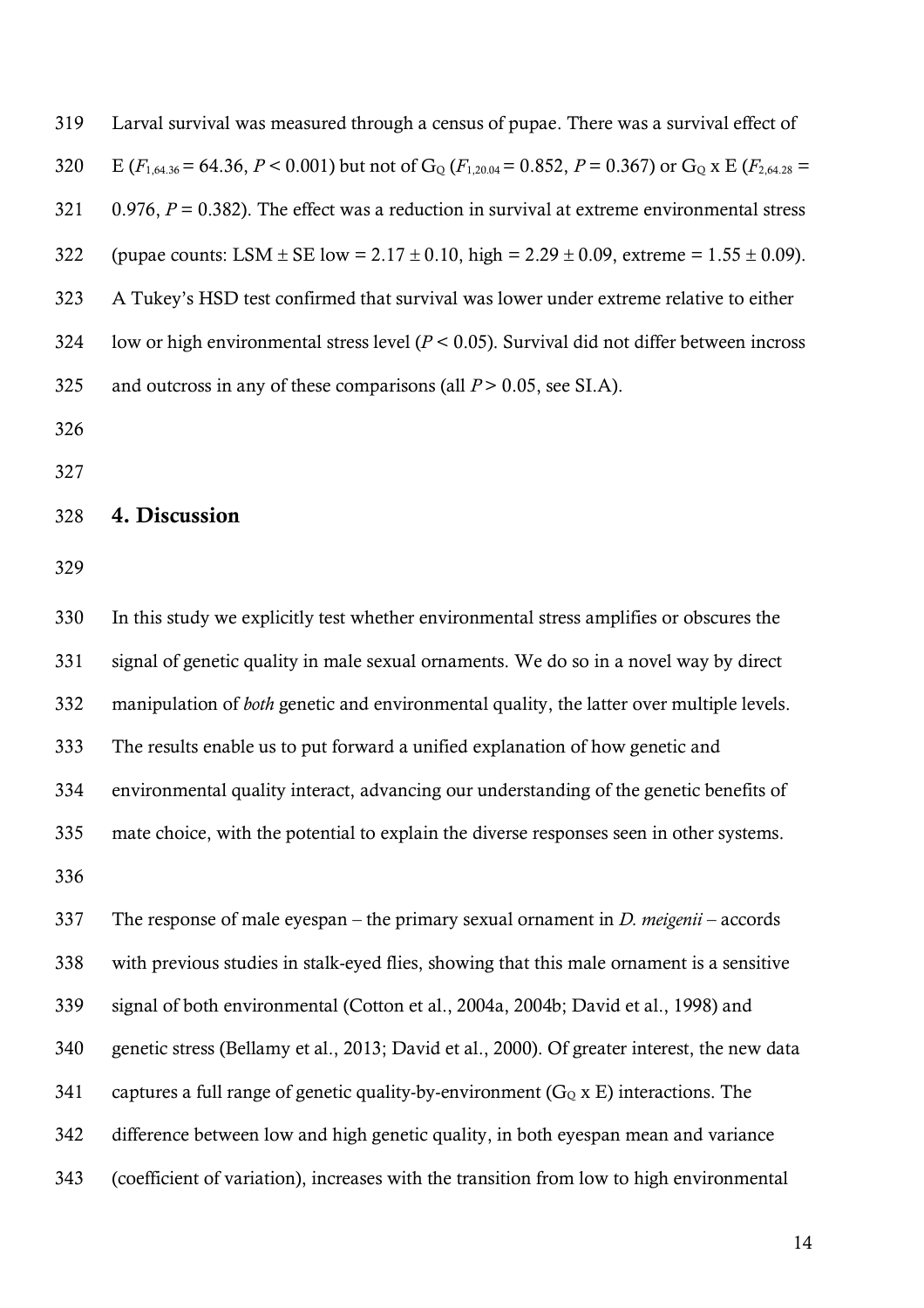stress (Figure 3). This is an example of "scale variance" gene-by-environment interaction in which higher environmental stress amplifies genetic differences. It has been observed across a range of species, for example in structural wing pigmentation (UV angular visibility) in the butterfly *Colias eurytheme* (Kemp & Rutowski, 2007), male song attractiveness in the lesser waxmoth, *Achroia grisella* (Danielson-Francois et al., 2006), and attractiveness traits in the black scavenger fly, *Sepsis punctum* (Dmitriew & Blanckenhorn, 2014), all examples of traits associated with sexual success. In contrast, the transition from high to extreme environmental stress decreases the difference between our low and high genetic quality classes, in both eyespan mean and variance (Figure 3). This reversed pattern is an example of "inverse scale variance" gene-by- environment interaction in which stress denudes genetic differences. It again has been observed across a range of species, for example, iridescent and orange area in the guppy *Poecilia reticulata* (Evans et al., 2015), cuticular hydrocarbon blend in *Drosophila simulans*  (Ingleby et al., 2013), and to a more limited extent, UV brightness in the alfalfa butterfly *C. eurytheme* (Kemp & Rutowski, 2007).

 Our results are novel and striking because we see *both* scale variance and inverse scale variance in the same trait in a single species. This leads us to propose a unified 362 hypothesis for gene-by-environment interactions in signals of genetic quality  $(G_0 \times E)$ . Moderate to large increases in environmental stress lead to amplification of the phenotypic expression of genetic quality, whereas as environmental stress becomes extreme, increases in phenotypic variation overwhelm the underlying genetic differences in quality. We note that in some previous studies, separate traits respond differently to environmental stress, suggesting variation in the threshold at which amplification transitions to restriction (e.g. Danielson-Francois et al., 2006; Kemp & Rutowski, 2007).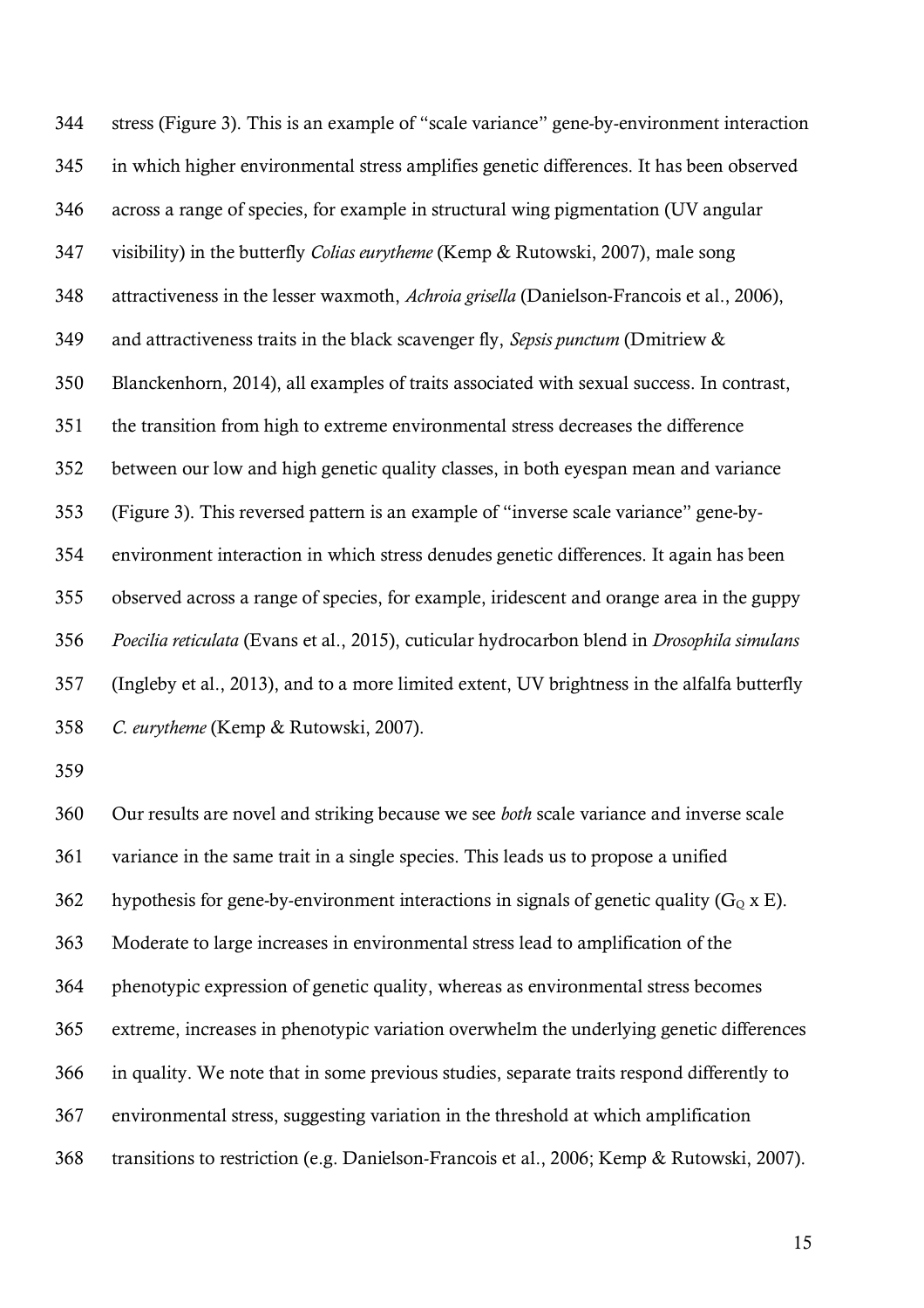Future studies will be needed to identify which characteristics are associated with sensitivity levels in different traits, and whether these relate to costs of trait expression. 

 Yet, some evidence from other studies of sexual ornaments seems to contradict the unified hypothesis. They report no interaction between genetic quality and environmental stress, for example in morphological traits and cuticular hydrocarbons in *D. melanogaster* (Bonduriansky et al., 2015) and several sexual traits in *P. reticulata* guppies (Zajitschek & Brooks, 2010). Both of these experiments examined groups that differ predictably in genetic quality (hemiclonal lines and inbred versus outbred lines, respectively). But the lack of response likely reflects the application of insufficiently intrusive environmental stress. For example, the "stressful" environment in guppies was a moderate density (Zajitschek & Brooks, 2010), while that in *D. melanogaster* was a minor reduction to 70% of the normal diet (Bonduriansky et al., 2015). A previous study in stalk-eyed flies likewise found little impact of food reduction of this order (Cotton et al., 2004a). For comparison, our dilution for extreme stress was a restriction to just 5% of the standard diet. Moreover, as each of these studies used just two levels of environmental stress, analysis of complex genetic quality-by-environment interactions was precluded. This is not a criticism of either study, which had different goals to ours, but highlights that neither would provide an adequate test of our hypothesis.

 Another commonly reported pattern across diverse species is "crossover" G x E in which different genotypes are superior in different environments. For example, this has been reported for male signal rate in the lesser waxmoth (Jia et al., 2000) and song traits of *Enchenopia* treehoppers (Rodríguez & Al-Wathiqui, 2011). We found no evidence of crossover in the genetic quality classes (Figure 3). This is perhaps unsurprising as our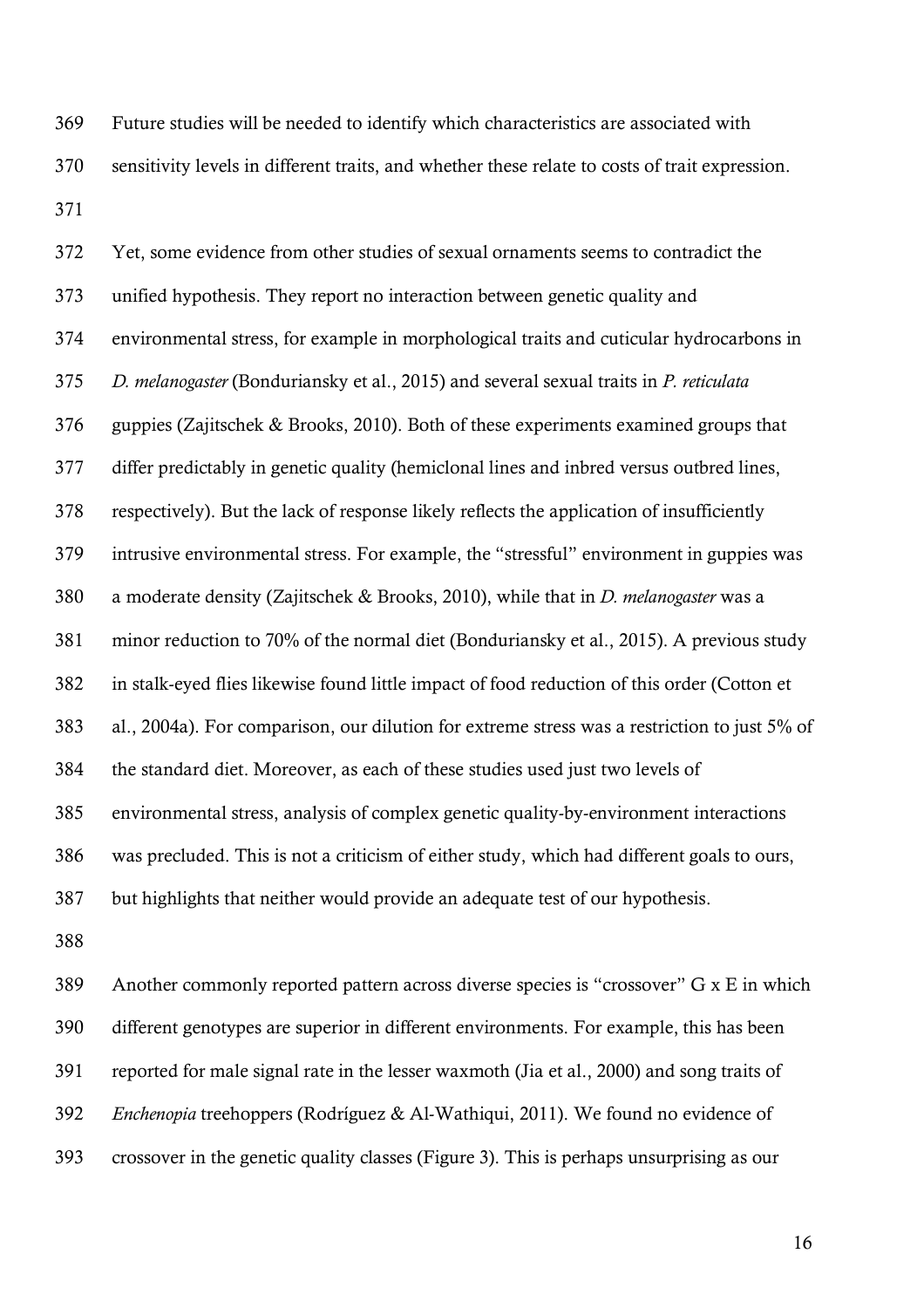experimental design deliberately created distinct classes (incross and outcross), which differ in quality (highly homozygous vs. highly heterozygous). We did not expect to observe performance reversal of genetic quality classes in different environments. But we also did not find evidence for crossover of the multiple genetic lines within each quality classes. Genetic lines showed strong evidence of positive correlation of performance across environments (Figure 4). The lack of crossover probably reflects our environmental treatment which simply reduces the amount of food, and like the genetic quality classes, generates a strong association of treatment categories with quality. Other types of environmental variation which have weaker associations with quality, for example the composition of the diet, may produce less consistent genetic responses. In addition, it is worth noting that "crossover" G x E is not really a distinct category, and can co-occur with "scale" or "inverse scale" G x E patterns (Ingleby et al., 2010). For instance, crossover has been observed embedded within scale variance in the lesser waxmoth (Danielson-Francois et al., 2006) and within inverse scale variance in the guppy (Evans et al., 2015). Where crossover features in the G x E pattern, we suspect it reflects a lack of strong quality differences in either or both genetic and environmental parameters, allowing different genotypes to be specialised in their performance in different environments.

 The experiments here emphasize the importance of examining a range of environments from low through to an extreme form of stress, alongside similar dimensions of genetic quality variation. We created distinct classes of environmental quality variation by applying food restriction to developing larvae. Our approach differs from previous studies (Bonduriansky et al., 2015; Burger et al., 2007; Cotton et al., 2004a; David et al., 2000; Dmitriew & Blanckenhorn, 2014; Hingle et al., 2001a) by including food dilution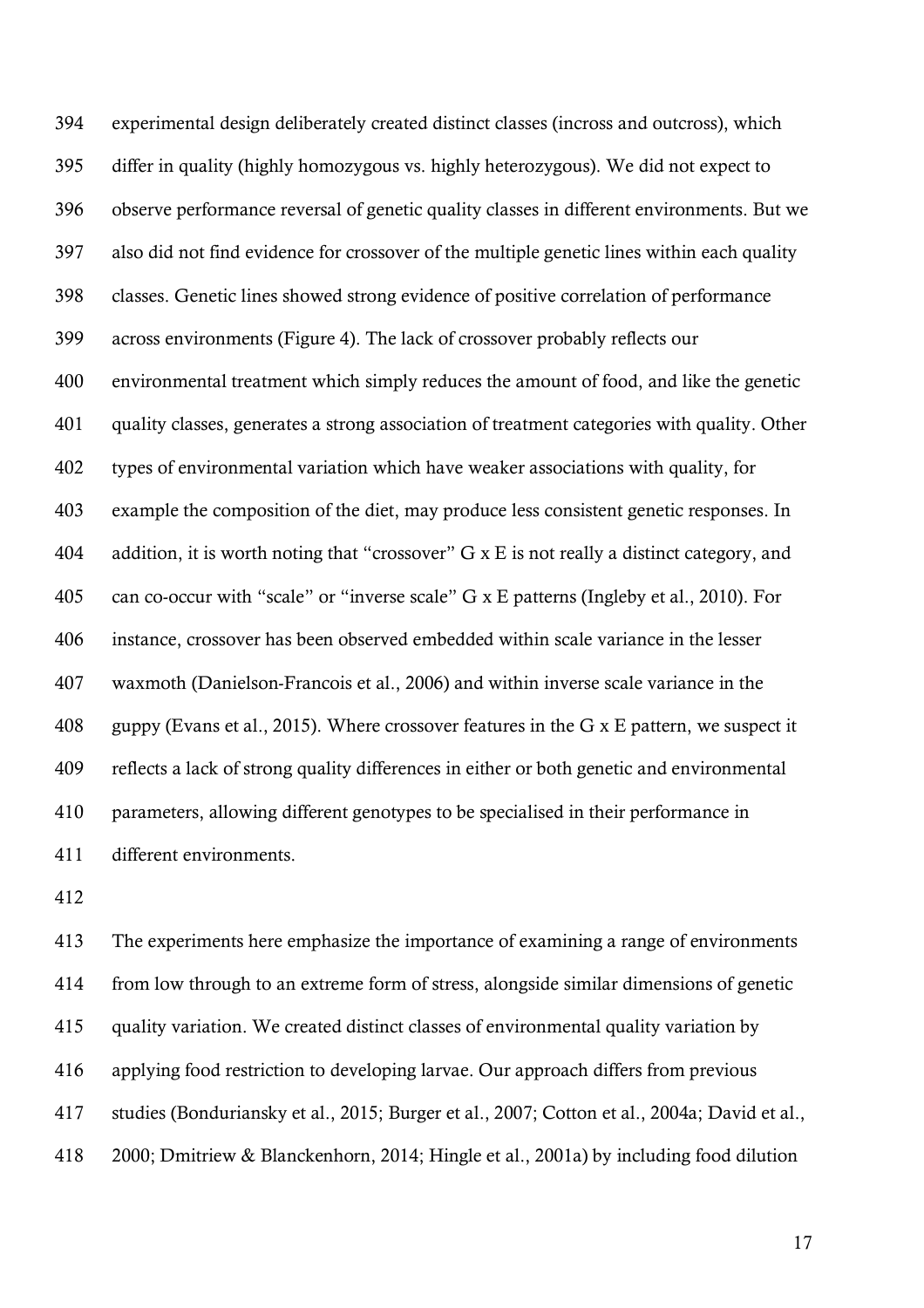taken to an "extreme", identified in a pilot experiment as the point before larval survival showed a clear-cut decline (Figure 2). The reason for choosing this point was in part logistical, in order to easily collect similar sample sizes across the different stress levels. We also wanted to avoid the possibility that differential survival causes changes in trait mean and variation across the different genetic quality and environmental stresses. Despite this precaution, there was a moderate effect of the extreme environmental stress on larval survival in our study. We suspect that this effect was of minor importance because the survival deficit was equal for incross and outcross flies while for survivors the mean eyespan was lowest and the CV of eyespan highest in the extreme environment (Fig. 3). Hence our conclusions appear to be robust. We used food quantity as an environmental stress because of its ease of manipulation and its use in many previous studies. Competition for food is likely to be a factor in many species and so we suspect that the results we report here are general stress responses. This needs to be established through comparison with other stresses, such as fluctuations in temperature, pH or food quality, that are part of the normal range of environmental stress in the wild (Hoffmann & Parsons, 1993).

 In the pilot experiment (Fig. 2), as well as the main experiment, there was no difference in egg-to-adult survival between flies in the incross and outcross genetic quality treatments. The lack of a viability difference suggests that there was a strong purging of deleterious alleles during the creation of the inbred lines, as expected and observed in other studies (Crnokrak & Barrett, 2002; Crow & Kimura, 1970; Garcia-Dorado, 2012). Our objective was not to study inbreeding *per se*, as this is unlikely to be the object of female mate preference in this species.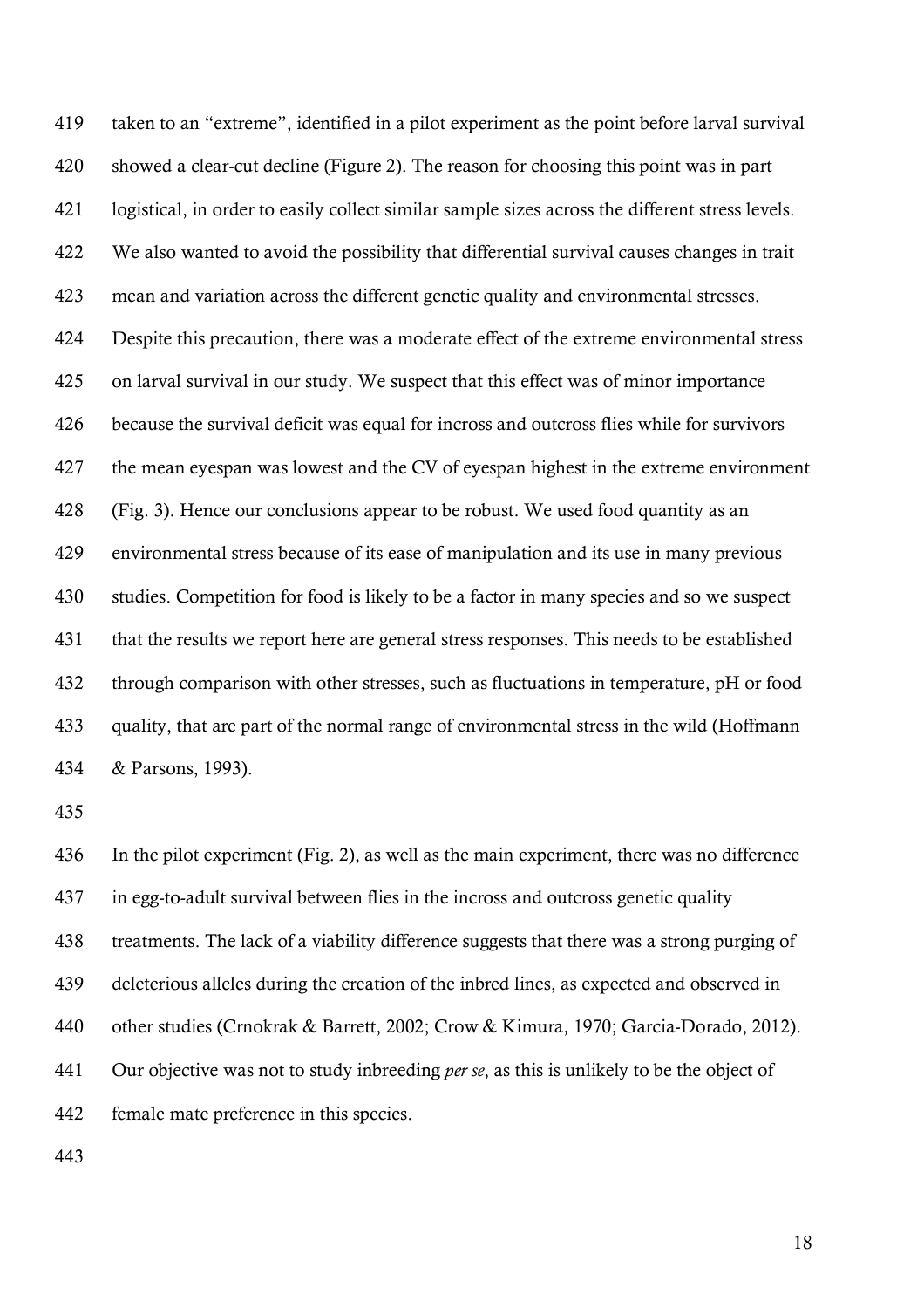We used inbreeding status as an investigative tool, in order to uncover the nature of genetic quality-by-environment interactions on variation in signal trait size. We suspect 446 that many previous  $G \times E$  studies have failed to use a sufficient range of variation in genetic quality. A typical approach is to use distinct genetic lines, like brother-sister families (David et al., 2000; Rodríguez & Al-Wathiqui, 2011) or inbred lines (Danielson- Francois et al., 2006). Independent lines provide information about genetic variation but may differ only slightly, and unpredictably, in genetic quality, and then only with differences established *post hoc*. In our study, we distinguish between variation in *genetic quality* in the comparison of incross and outcross flies (GQ), and genetic variation *between lines* within these quality categories  $(G<sub>L</sub>)$ . In accordance with a prior study of stalk-eyed 454 flies (David et al., 2000), our results show differences in performance between lines  $(G<sub>L</sub>)$ . 455 Crucially, there was no genetic line-by-environment interaction  $(G<sub>L</sub> x E)$  once analysis was limited to a particular genetic quality class (either for incross or outcross). The set of lines in each genetic quality class appear to be sufficiently similar in quality that they respond in an equivalent manner when challenged with our wide range of environmental stress levels (Figure 4). Only the comparison between incross and outcross flies revealed a strong gene-by-environment interaction.

 Taking the results together allows us to comment on sexual selection on males and the potential indirect genetic benefits that arise from female mate choice. We expect sexual selection to be severely attenuated under benign and extreme environmental stress, but strong in high stress environments which amplify genetic quality differences. If some degree of stress is typical of ecological conditions in nature, sexual selection could often be stronger than currently estimated from laboratory experiments – usually carried out under low stress conditions of *ad libitum* food, constant temperature, and without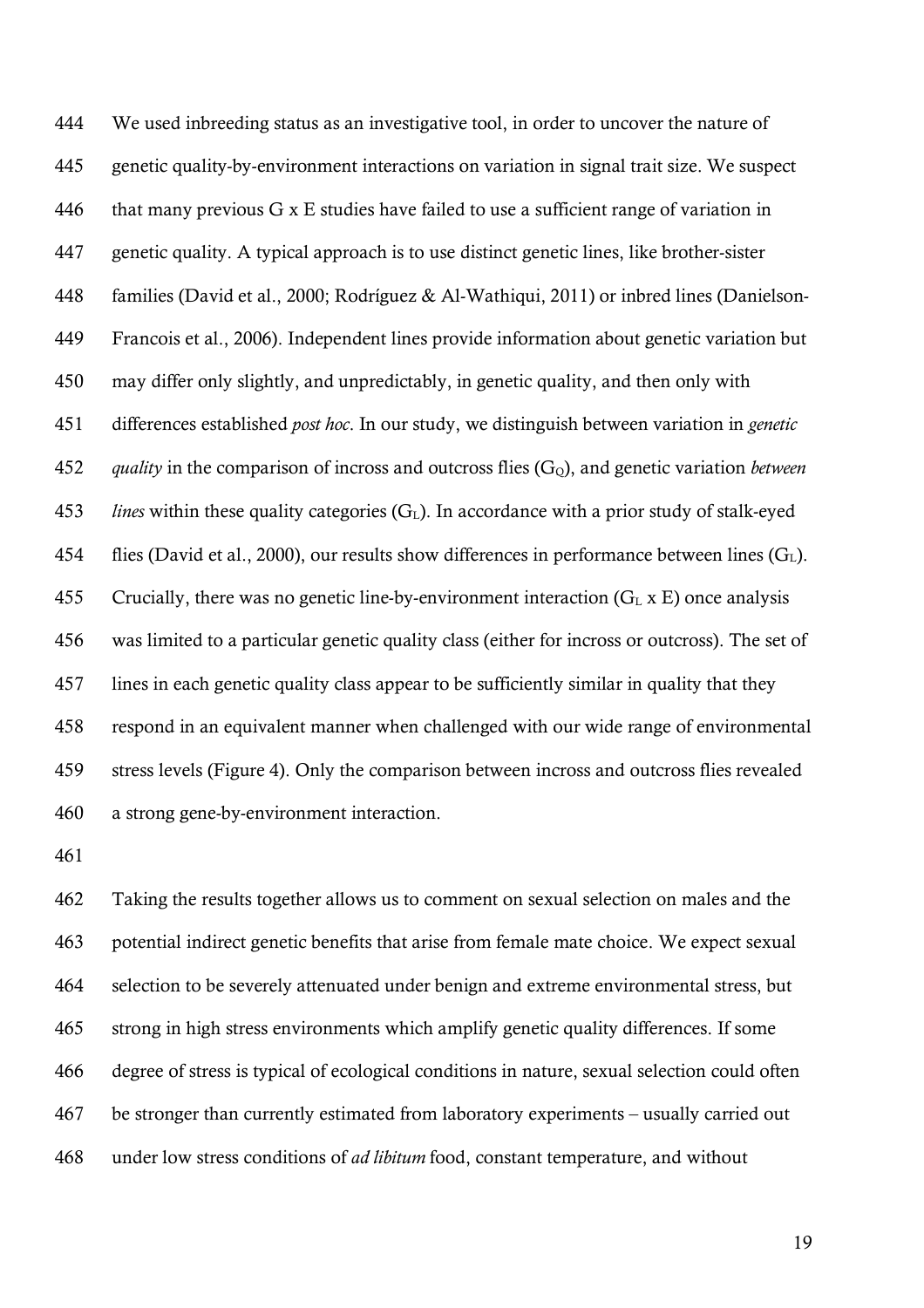predators, parasites, or ecological competitors. We note that our experimentation used stress from a unimodal environment variable (food availability), controlling all other physical and biotic factors, and that we used a simple measure of male signalling, leaving aside other, more subtle aspects of male behaviour used in female evaluation of their partners (Chapman et al., 2017). Thus the majority of environments probably lie between the low and high stress regimes, which is consistent with the considerable range in eyespan observed among wild caught stalk-eyed flies (Cotton et al., 2010). Benign environmental conditions, equivalent to low stress in our experiment (in which larvae have excess food and little competition), are unlikely to be common in nature. Stressful environmental conditions, like those studied here (i.e. our high and extreme regimes), may well be more common. Our analysis shows that sexual selection will be largely ineffective at distinguishing genetic quality when the extreme environment imposes a large randomisation. Even harsher environments that additionally impose severe effects on survival are likely to have even less of an effect because they impose demographic limits on the maintenance of a viable population (e.g. at a range margin, Bridle & Vines, 2007), and this is likely to be more important in restricting the effect of sexual selection. Further investigation is needed to place these deductions on a sounder footing, both using laboratory experiments and observations from natural settings.

 The outcome in nature for female choice will depend on the distribution of environmental stress, its spatial and temporal variability, and hence its consequence for the pool of available mates in a given population (Greenfield & Rodriguez, 2004). If conditions can be categorised as low, high or extreme, then the indirect benefits of mate choice will be greatest in high stress environments, as these bring out genetic differences to the greatest extent. As genetic line correlations across environments were positive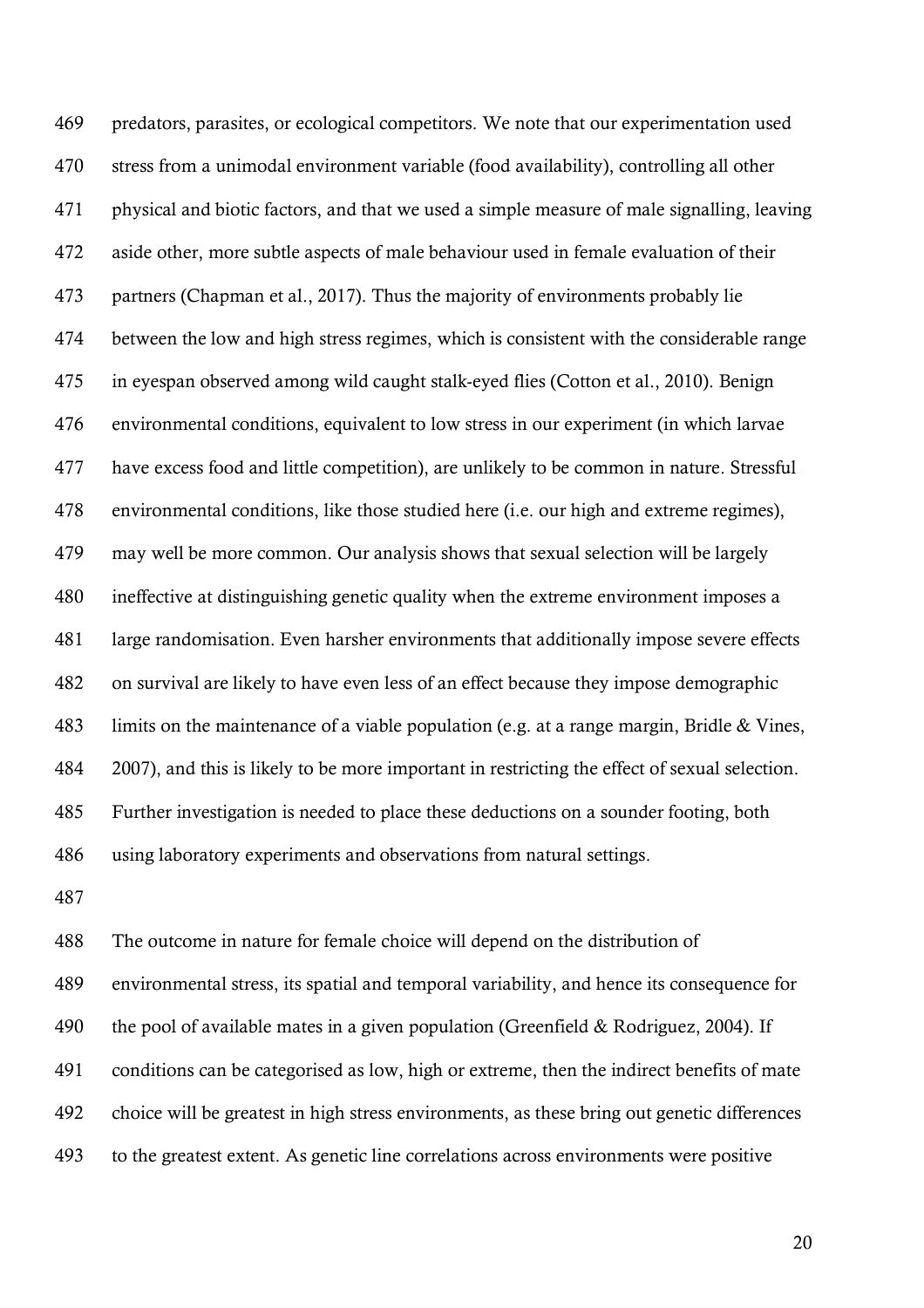(with the exception of outcross lines between low and high stress, where a lack of variation precluded reliable calculation), genetic differences will be evident to some extent in all environments. Where environmental conditions in a population are a mixture of low, high and extreme, individuals with the most exaggerated sexual ornaments will be an assortment of those with high genetic quality from a range of environments diluted by those less well genetically endowed but who experienced lower environmental stress during development. This will reduce but not abolish the indirect genetic benefits that accrue from female mate choice. To conclude, while environmental variation places contingencies on signalling, sometimes amplifying and sometimes muting its value, genetic variation in quality between individuals will always to some extent be evident in the sexual ornament and be transmitted to their offspring.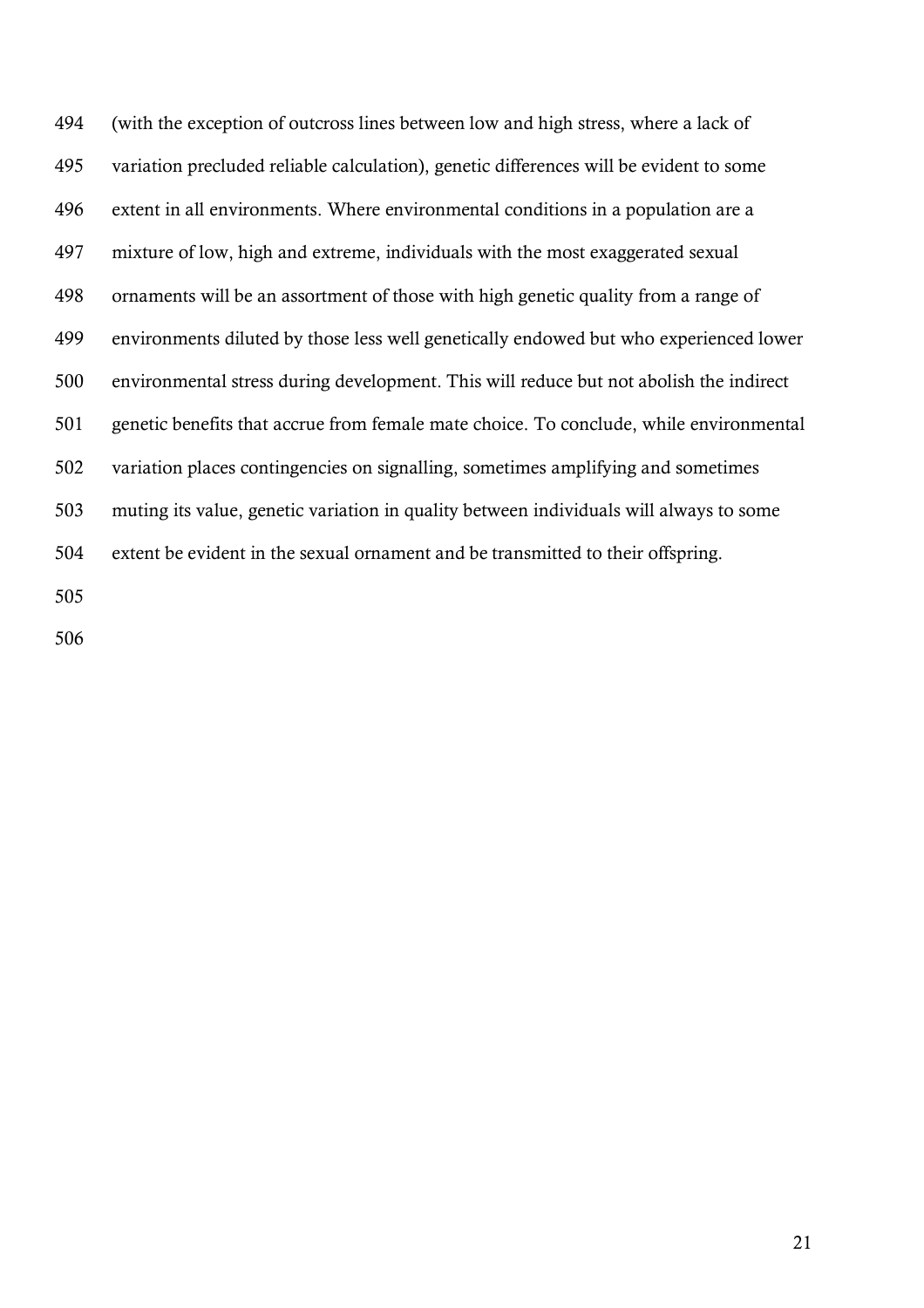| 507 | Data accessibility. Data are made available at the Dryad Digital Repository            |
|-----|----------------------------------------------------------------------------------------|
| 508 | doi:10.5061/dryad.6p150kf                                                              |
| 509 |                                                                                        |
| 510 | <b>Author contributions.</b> JMH, KF and AP conceptualised the study and methodology,  |
| 511 | and wrote, reviewed and edited the paper. The formal analysis was carried out by JMH,  |
| 512 | who with HACD carried out the experiments. Stalk-eyed fly resources were provided by   |
| 513 | AP and KF, who secured funding and supervised the project.                             |
| 514 |                                                                                        |
| 515 | <b>Competing interests.</b> The authors declare no competing interests.                |
| 516 |                                                                                        |
| 517 | <b>Acknowledgements.</b> The authors acknowledge support for JMH by a NERC             |
| 518 | Studentship, AP by EPSRC grants (EP/F500351/1, EP/I017909/1), and AP and KF by         |
| 519 | NERC grants (NE/G00563X/1, NE/R010579/1). We thank Hans Feijen for sharing             |
| 520 | data from natural populations of Diasemopsis meigenii. Additional experimental support |
| 521 | was provided by Rebecca Finlay, Koichi Yamanoha, and Anna Aichinger who also           |
| 522 | assisted in figure production. We acknowledge the work in creating and maintaining the |
| 523 | inbred lines used in this work by Lawrence Bellamy, Nadine Chapman, David Ellis and    |
| 524 | Luke Lazarou. We thank Rob Knell for his enthusiastic support of a previous version of |
| 525 | this paper.                                                                            |
| 526 |                                                                                        |
| 527 |                                                                                        |
| 528 |                                                                                        |
|     |                                                                                        |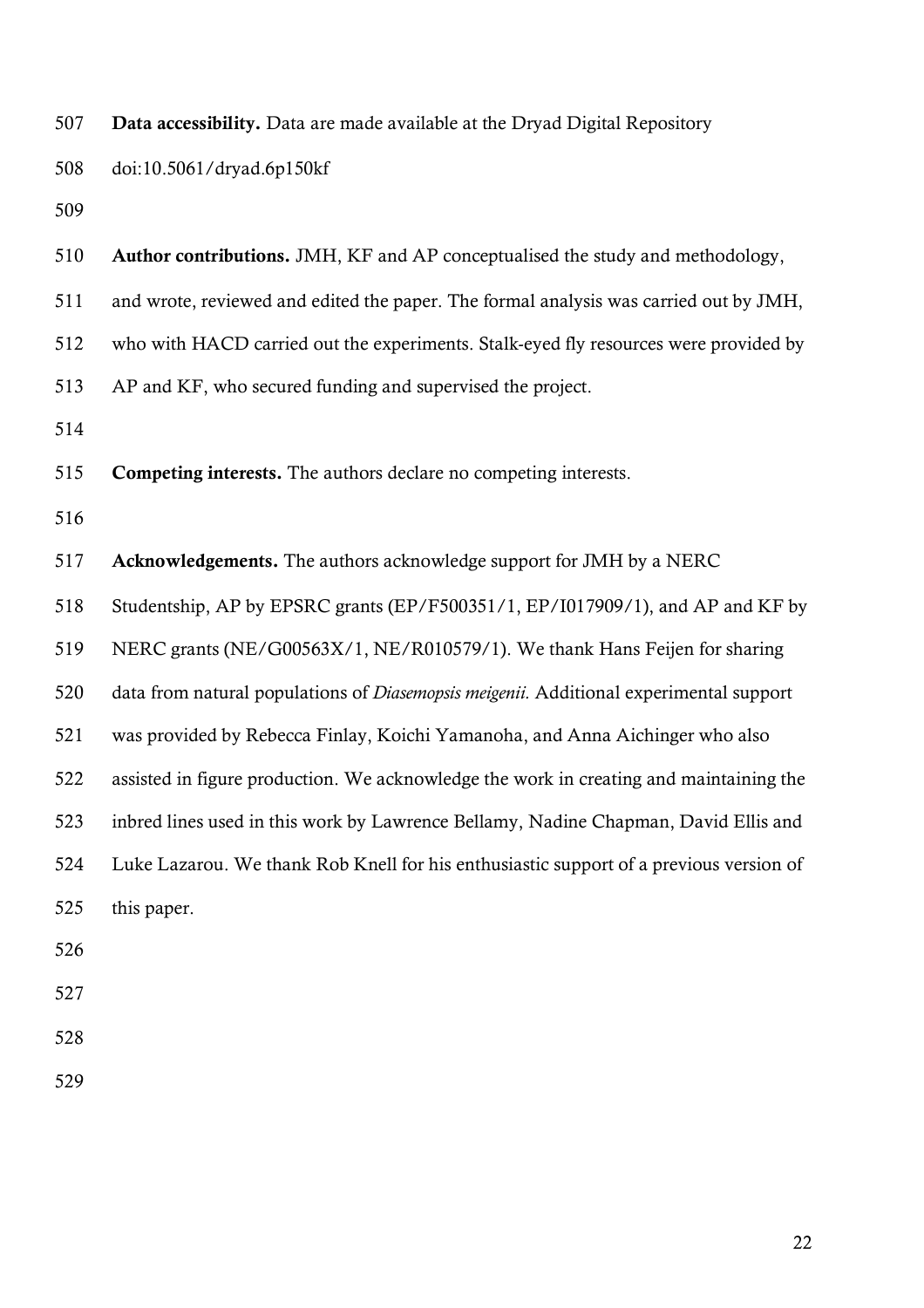#### References

- Bellamy, L., Chapman, N., Fowler, K., & Pomiankowski, A. (2013). Sexual traits are sensitive to genetic stress and predict extinction risk in the stalk-eyed fly,
- *Diasemopsis meigenii*. *Evolution, 67*(9), 2662-2673. http://doi:10.1111/evo.12135
- Bellamy, L., Fowler, K., & Pomiankowski, A. (2014). The use of inbreeding to assess
- the genetic component of condition underlying GEIs in sexual traits. In J. H. D.
- Hosken (Ed.), *Genotype-by-Environment Interactions and Sexual Selection* (pp. 213-
- 240). Chichester: Wiley-Blackwell.
- Bjorksten, T. A., Pomiankowski, A., & Fowler, K. (2001). Temperature shock during
- development fails to increase the fluctuating asymmetry of a sexual trait in stalk-
- eyed flies. *Proceedings of the Royal Society of London - Series B, 268*(1475), 1503-1510.
- http://doi:10.1098/rspb.2001.1575
- Bridle, J., & Vines, T. (2007). Limits to evolution at range margins: when and why does adaptation fail? *Trends in Ecology and Evolution*, 22(3). 140-147.
- Bonduriansky, R., Mallet, M. A., Arbuthnott, D., Pawlowsky-Glahn, V., Egozcue, J. J.,
- & Rundle, H. D. (2015). Differential effects of genetic vs. environmental quality
- in *Drosophila melanogaster* suggest multiple forms of condition dependence. *Ecology*
- *Letters, 18*(4), 317-326. http://doi:10.1111/ele.12412
- Burger, J. M., Hwangbo, D. S., Corby-Harris, V., & Promislow, D. E. (2007). The
- functional costs and benefits of dietary restriction in *Drosophila*. *Aging Cell, 6*(1),
- 63-71. http://doi:10.1111/j.1474-9726.2006.00261.x
- Burkhardt, D., & de la Motte, I. (1988). Big Antlers Are Favored Female Choice in
- Stalk-Eyed Flies (Diptera, Insecta), Field Collected Harems and Laboratory
- Experiments. *Journal of Comparative Physiology A-Sensory Neural and Behavioral*
- *Physiology, 162*(5), 649-652. http://doi:10.1007/Bf01342640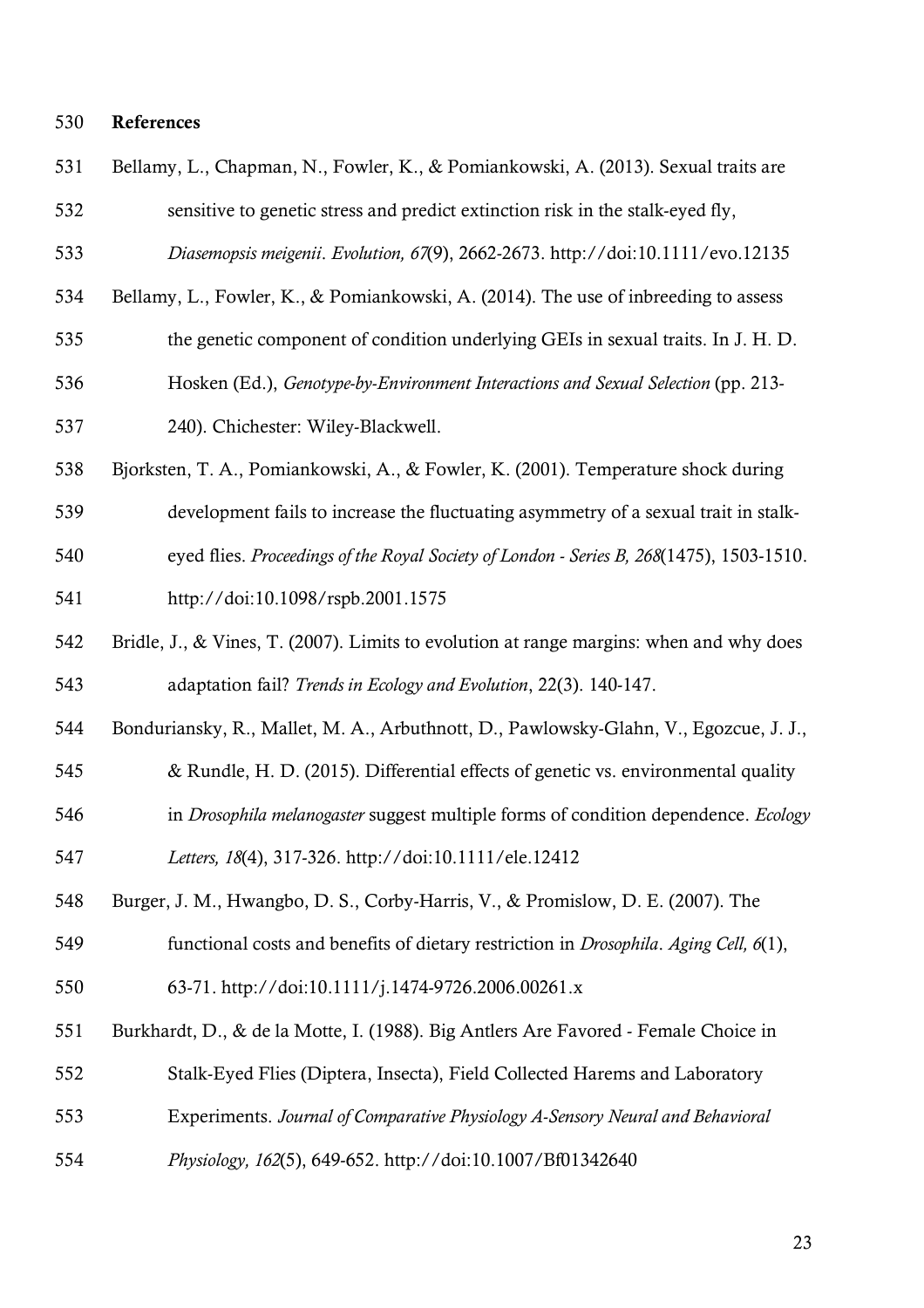| 555 | Bussiere, L. F., Hunt, J., Stolting, K. N., Jennions, M. D., & Brooks, R. (2008). Mate |
|-----|----------------------------------------------------------------------------------------|
| 556 | choice for genetic quality when environments vary: suggestions for empirical           |
| 557 | progress. Genetica, 134(1), 69-78. http://doi:10.1007/s10709-007-9220-z                |
| 558 | Chapman, N. C., Siriwat, P., Howie, J., Towlson, A., Bellamy, L., Fowler, K., &        |
| 559 | Pomiankowski, A. (2017). The complexity of mating decisions in stalk-eyed flies.       |
| 560 | Ecology and Evolution, 7(17), 6659-6668. http://doi:10.1002/ece3.3225                  |
| 561 | Charmantier, A., & Garant, D. (2005). Environmental quality and evolutionary           |
| 562 | potential: lessons from wild populations. Proceedings of the Royal Society of London - |
| 563 | Series B, 272(1571), 1415-1425. http://doi:10.1098/rspb.2005.3117                      |
| 564 | Cotton, S., Fowler, K., & Pomiankowski, A. (2004a). Condition dependence of sexual     |
| 565 | ornament size and variation in the stalk-eyed fly Cyrtodiopsis dalmanni (Diptera:      |
| 566 | Diopsidae). Evolution, 58(5), 1038-1046 http://doi: 10.1111/j.0014-                    |
| 567 | 3820.2004.tb00437.x.                                                                   |
| 568 | Cotton, S., Fowler, K., & Pomiankowski, A. (2004b). Heightened condition dependence    |
| 569 | is not a general feature of male eyespan in stalk-eyed flies (Diptera : Diopsidae).    |
| 570 | Journal of Evolutionary Biology, 17, 1310-1316 http://doi:10.1111/j.1420-              |
| 571 | 9101.2004.00754.x                                                                      |
| 572 | Cotton, S., Rogers, D. W., Small, J., Pomiankowski, A., & Fowler, K. (2006). Variation |
| 573 | in preference for a male ornament is positively associated with female eyespan in      |
| 574 | the stalk-eyed fly Diasemopsis meigenii. Proceedings of the Royal Society B-Biological |
| 575 | Sciences, 273(1591), 1287-1292. http://doi:10.1098/rspb.2005.3449                      |
| 576 | Cotton, S., Small, J., Hashim, R., & Pomiankowski, A. (2010). Eyespan reflects         |
| 577 | reproductive quality in wild stalk-eyed flies. Evolutionary Ecology, 24(1), 83-95.     |
| 578 | http://doi:10.1007/s10682-009-9292-6                                                   |
|     |                                                                                        |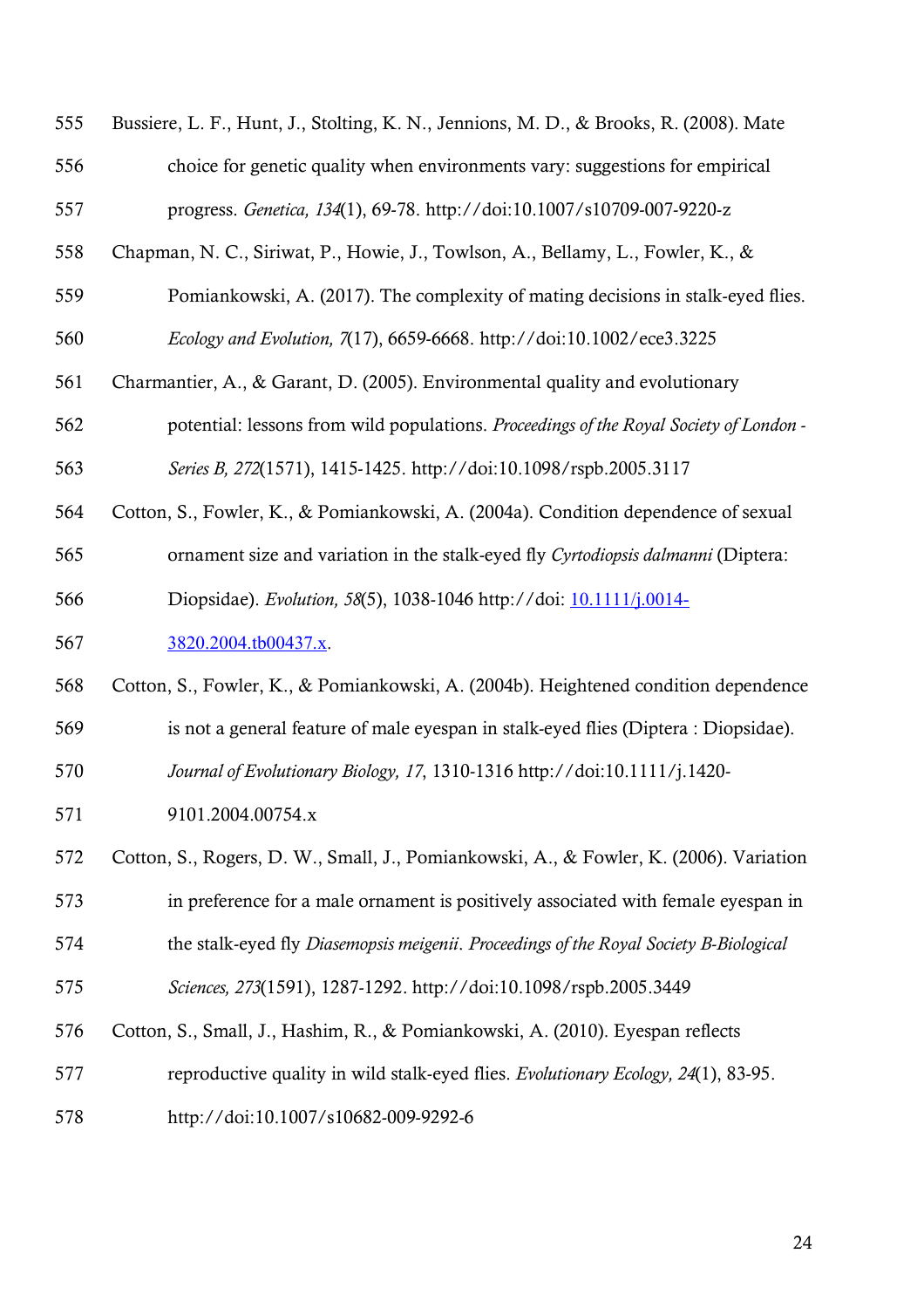Crnokrak, P., & Barrett, S. C. (2002). Perspective: purging the genetic load: a review of the experimental evidence. *Evolution, 56*(12), 2347-2358 http://doi:

581 10.1111/j.0014-3820.2002.tb00160.x.

- Crow, J. F., & Kimura, M. (1970). *An Introduction to Population Genetic Theory*. New York: Harper and Row.
- Danielson-Francois, A. M., Kelly, J. K., & Greenfield, M. D. (2006). Genotype x
- environment interaction for male attractiveness in an acoustic moth: evidence for
- plasticity and canalization. *Journal of Evolutionary Biology, 19*(2), 532-542.
- http://doi:10.1111/j.1420-9101.2005.01006.x
- Danielson-Francois, A. M., Zhou, Y. H., & Greenfield, M. D. (2009). Indirect genetic
- effects and the lek paradox: inter-genotypic competition may strengthen genotype
- x environment interactions and conserve genetic variance. *Genetica, 136*(1), 27-36.

http://doi:10.1007/s10709-008-9297-z

- David, P., Bjorksten, T., Fowler, K., & Pomiankowski, A. (2000). Condition-dependent
- signalling of genetic variation in stalk-eyed flies. *Nature, 406*(6792), 186-188.
- http://doi:10.1038/35018079
- David, P., Hingle, D., Rutherford, G. A., Pomiankowski, A., , & Fowler, K. (1998).
- Male sexual ornament size but not asymmetry reflects condition in stalk-eyed
- flies. *Proceedings of the Royal Society of London - Series B, 265*, 2211-2216.
- http://doi:http://doi:10.1098/rspb.1998.0561
- Dmitriew, C., & Blanckenhorn, W. U. (2014). Condition dependence and the
- maintenance of genetic variance in a sexually dimorphic black scavenger fly.
- *Journal of Evolutionary Biology, 27*(11), 2408-2419. http://doi:10.1111/jeb.12488
- Etges, W. J., de Oliveira, C. C., Gragg, E., Ortíz-Barrientos, D., Noor, M. A., &
- Ritchie, M. G. (2007). Genetics of incipient speciation in *Drosophila mojaveneis*. I.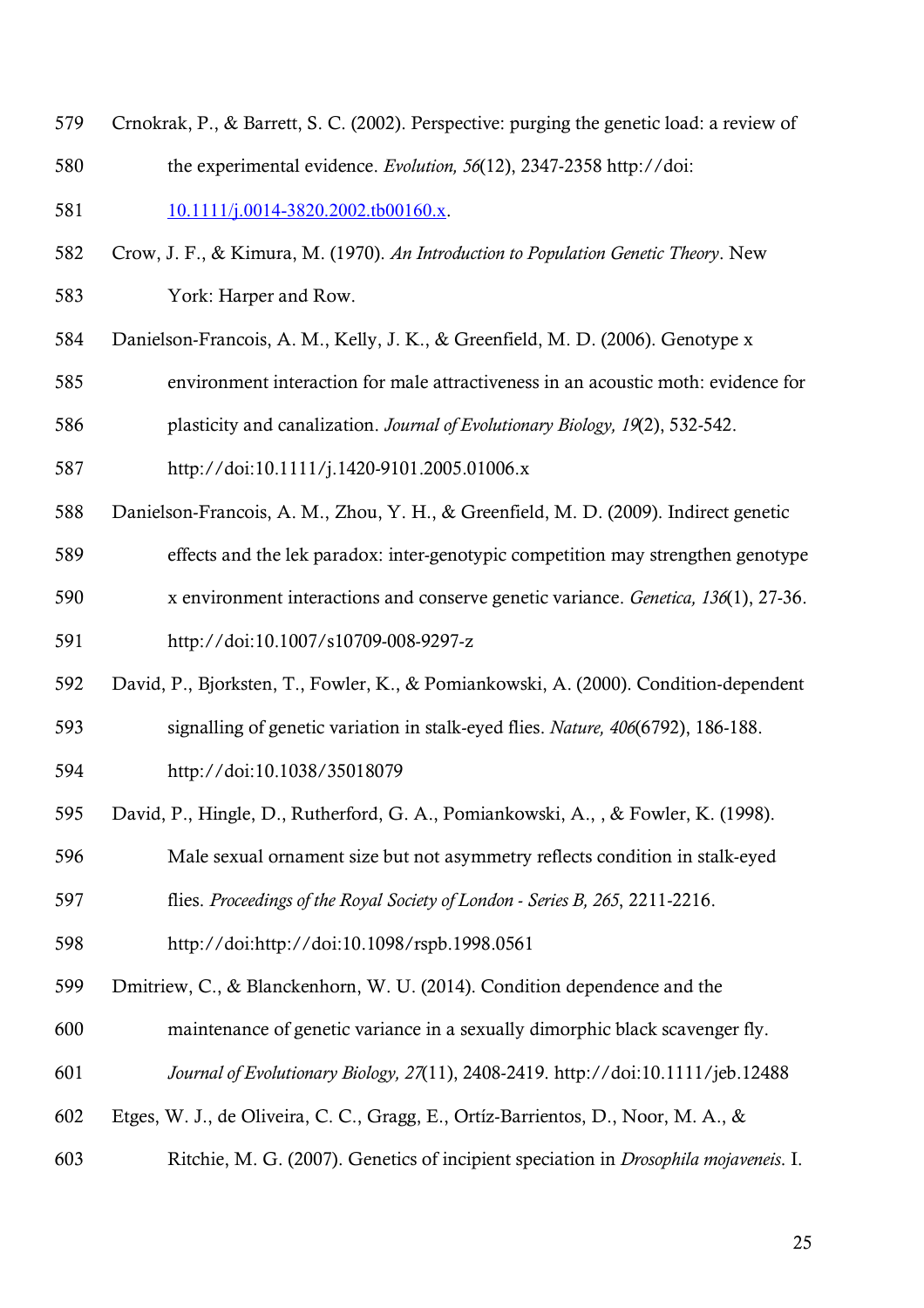| 604 | Male courtship song, mating success, and genotype x environment interactions.           |
|-----|-----------------------------------------------------------------------------------------|
| 605 | Evolution, 61, 1106-1119. http://doi:10.1111/j.1558-5646.2007.00104.x                   |
| 606 | Evans, J. P., Rahman, M. M., & Gasparini, C. (2015). Genotype-by-environment            |
| 607 | interactions underlie the expression of pre- and post-copulatory sexually selected      |
| 608 | traits in guppies. Journal of Evolutionary Biology, 28(4), 959-972.                     |
| 609 | http://doi:10.1111/jeb.12627                                                            |
| 610 | Falconer, D. S., & Mackay, T. F. C. (1996). Introduction to quantitative genetics. New  |
| 611 | York: Longman Scientific & Technical.                                                   |
| 612 | Garcia-Dorado, A. (2012). Understanding and predicting the fitness decline of shrunk    |
| 613 | populations: inbreeding, purging, mutation, and standard selection. Genetics,           |
| 614 | 190(4), 1461-1476. http://doi:10.1534/genetics.111.135541                               |
| 615 | Greenfield, M. D., & Rodriguez, R. L. (2004). Genotype-environment interaction and      |
| 616 | the reliability of mating signals. Animal Behaviour, 68, 1461-1468.                     |
| 617 | http://doi:10.1016/j.anbehav.2004.01.014                                                |
| 618 | Hingle, A., Fowler, K., & Pomiankowski, A. (2001a). The effect of transient food stress |
| 619 | on female mate preference in the stalk-eyed fly Cyrtodiopsis dalmanni. Proceedings of   |
| 620 | the Royal Society of London - Series B, 268(1473), 1239-1244.                           |
| 621 | http://doi:10.1098/rspb.2001.1647                                                       |
| 622 | Hingle, A., Fowler, K., & Pomiankowski, A. (2001b). Size-dependent mate preference in   |
| 623 | the stalk-eyed fly Cyrtodiopsis dalmanni. Animal Behaviour, 61, 589-595.                |
| 624 | http://doi:10.1006/anbe.2000.1613                                                       |
| 625 | Hoffmann, A. A., & Merila, J. (1999). Heritable variation and evolution under           |
| 626 | favourable and unfavourable conditions. Trends in Ecology and Evolution, 14(3), 96-     |
| 627 | 101.                                                                                    |
|     |                                                                                         |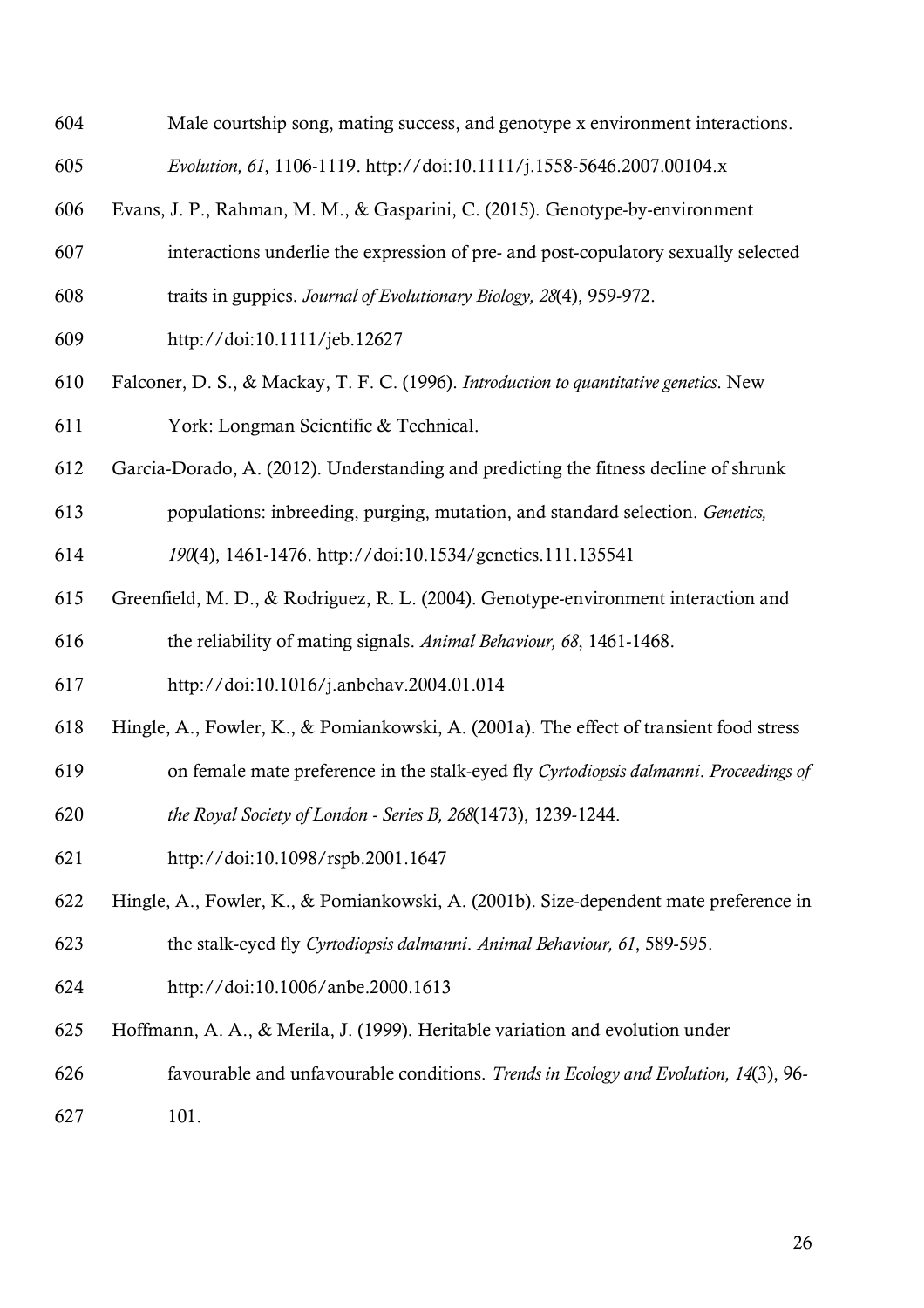- Hoffmann, A. A., & Parsons, P. A. (1993). *Evolutionary Genetics and Environmental Stress*. Oxford: Oxford University Press.
- Houle, D. (1992). Comparing evolvability and variability of quantitative traits. *Genetics, 130*(1), 195-204.
- Ingleby, F. C., Hosken, D. J., Flowers, K., Hawkes, M. F., Lane, S. M., Rapkin, J., . . .
- Hunt, J. (2013). Genotype-by-environment interactions for cuticular hydrocarbon
- expression in *Drosophila simulans*. *Journal of Evolutionary Biology, 26*(1), 94-107.
- http://doi:10.1111/jeb.12030
- Ingleby, F. C., Hunt, J., & Hosken, D. J. (2010). The role of genotype-by-environment
- interactions in sexual selection. *Journal of Evolutionary Biology, 23*(10), 2031-2045. http://doi:10.1111/j.1420-9101.2010.02080.x
- Jennions, M. D., & Petrie, M. (2000). Why do females mate multiply? A review of the genetic benefits. *Biological Reviews of the Cambrdige Philosophical Society, 75*, 21-64.
- http://doi:10.1111/j.1469-185X.1999.tb00040.x
- Jia, F. Y., Greenfield, M. D., & Collins, R. D. (2000). Genetic variance of sexually
- selected traits in waxmoths: maintenance by genotype x environment interaction. *Evolution, 54*(3), 953-967.
- Kemp, D. J., & Rutowski, R. L. (2007). Condition dependence, quantitative genetics,
- and the potential signal content of iridescent ultraviolet butterfly coloration.
- *Evolution, 61*(1), 168-183. http://doi:10.1111/j.1558-5646.2007.00014.x
- Knell, R. J., Fruhauf, N., & Norris, K. A. (1999). Conditional expression of a sexually
- selected trait in the stalk-eyed fly *Diasemopsis aethiopica*. *Ecological Entomology,*
- *24*(3), 323-328. http://doi:10.1046/j.1365-2311.1999.00200.x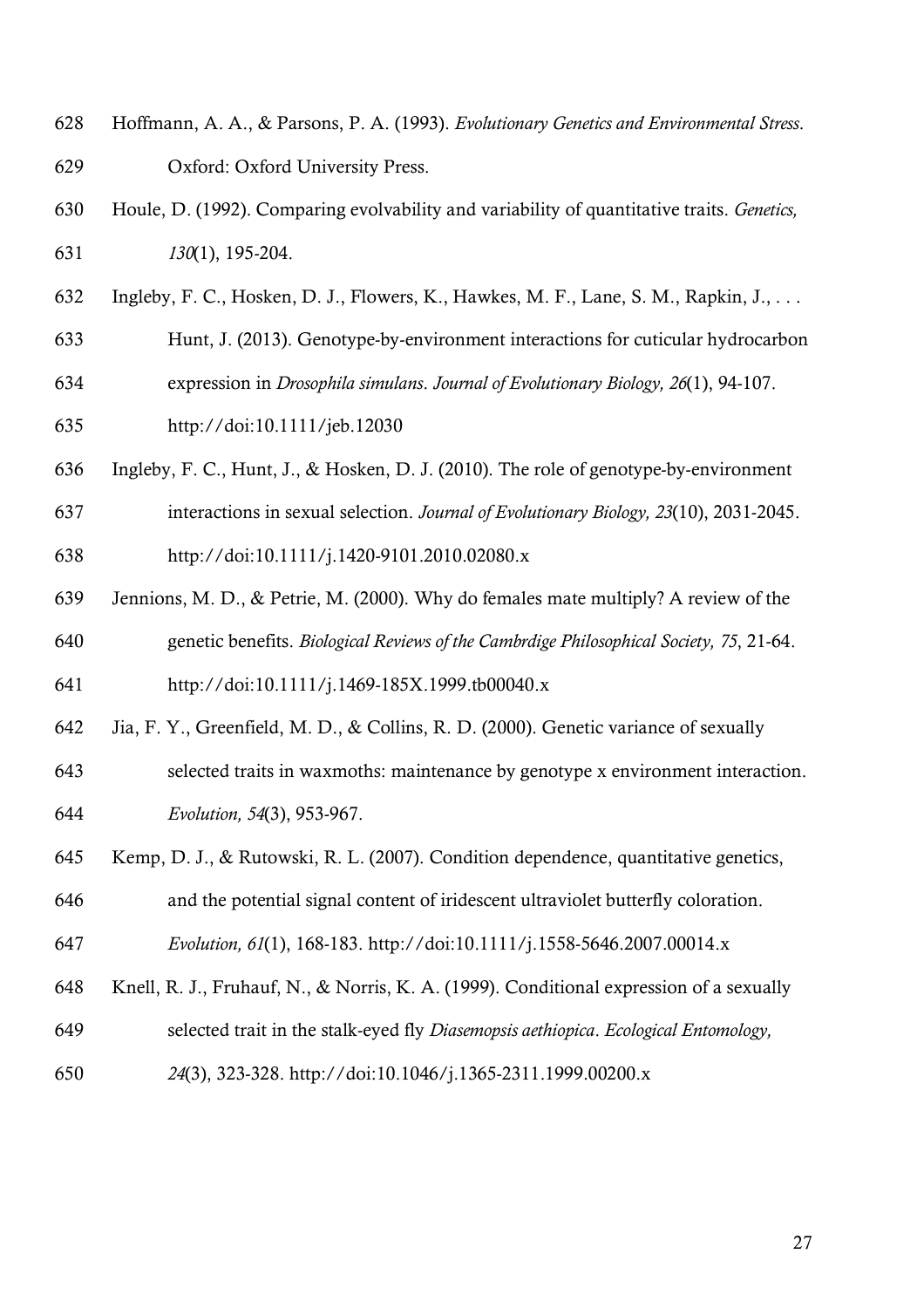- Kolss, M., Vijendravarma, R. K., Schwaller, G., & Kawecki, T. J. (2009). Life-history
- consequences of adaptation to larval nutritional stress in *Drosophila*. *Evolution,*

*63*(9), 2389-2401. http://doi:10.1111/j.1558-5646.2009.00718.x

- Kotiaho, J. S. (2000). Testing the assumptions of conditional handicap theory: costs and
- condition dependence of a sexually selected trait. *Behavioral Ecology and*

*Sociobiology, 48*(3), 188-194. http://doi:10.1007/s002650000221

- Krishnamoorthy, K., & Lee, M. (2014). Improved tests for the equality of normal coefficients of variation. *Computational Statistics, 29*(1-2), 215-232.
- http://doi:10.1007/s00180-013-0445-2
- Marwick, B., & Krishnamoorthy, K. (2016.). Tests for the equality of coefficients of
- variation from multiple groups (R package, Version 0.1.1), http://CRAN.R-project.org/package=quantreg.
- Meade, L., Harley, E., Cotton, A., Howie, J. M., Pomiankowski, A., & Fowler, K.
- (2017). Variation in the benefits of multiple mating on female fertility in wild stalk-eyed flies. *Ecol Evol, 7*(23), 10103-10115. http://doi:10.1002/ece3.3486
- Pomiankowski, A. (1988). The evolution of female mating preferences for male genetic
- quality. . In P. H. Harvey & L. Partridge (Eds.), *Oxford Surveys in Evolutionary*
- *Biology* (pp. 136-184). New York: Oxford University Press.
- Pomiankowski, A., & Møller, A. P. (1995). A resolution of the lek paradox. *Proceedings of the Royal Society of London - Series B*(260), 21-29.
- http://doi:10.1098/rspb.1995.0054
- Prokop, Z. M., Les, J. E., Banas, P. K., Koteja, P., & Radwan, J. (2010). Low
- inbreeding depression in a sexual trait in the stalk-eyed fly *Teleopsis dalmanni*.
- *Evolutionary Ecology, 24*(4), 827-837. http://doi:10.1007/s10682-009-9341-1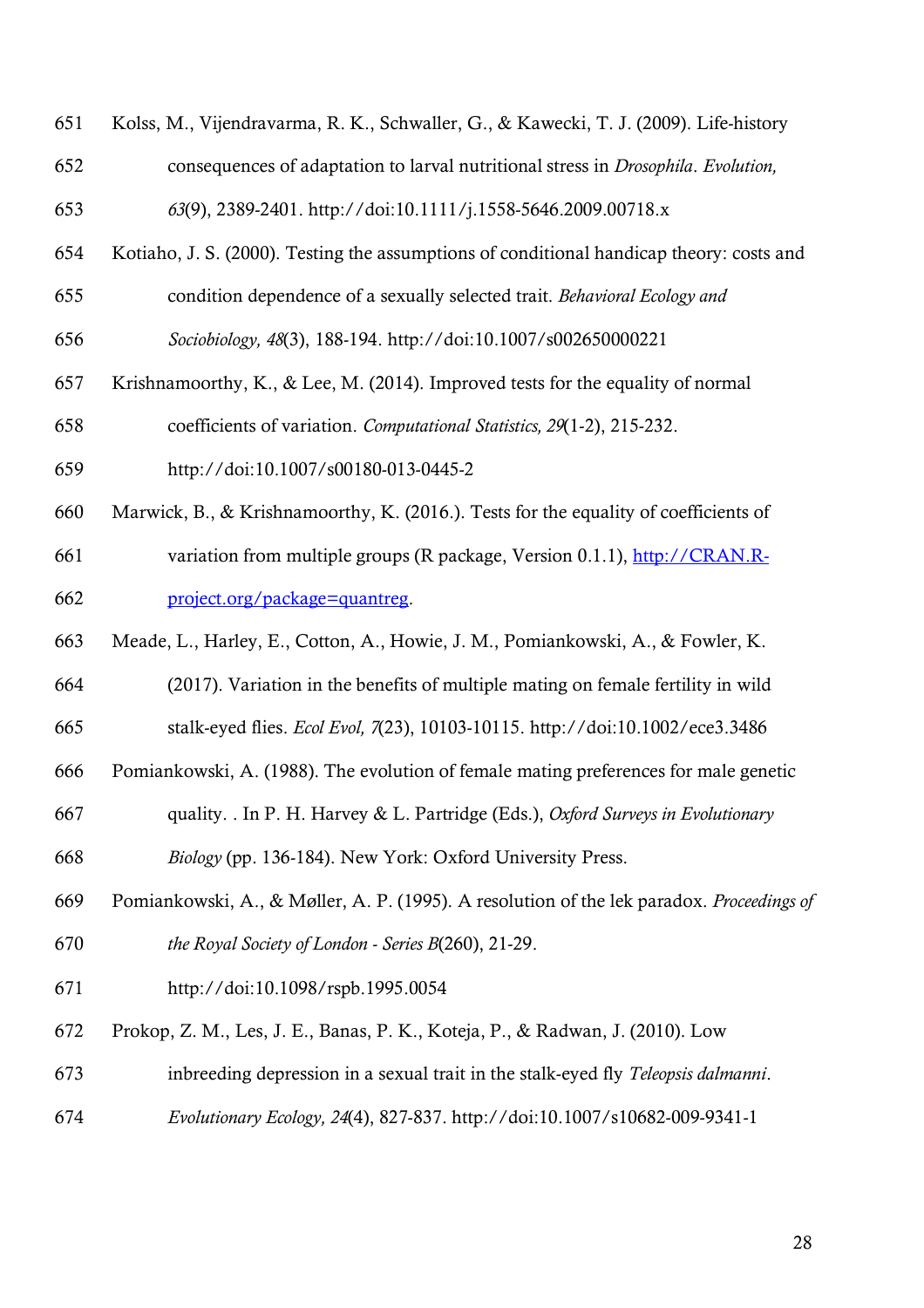- R Core Development Team. (2017). R: A language and environment for statistical computing. R Foundation for Statistical Computing. Vienna, Austria: R
- Foundation for Statistical Computing.
- Rodríguez, R. L., & Al-Wathiqui, N. (2011). Genotype x environment interaction is
- weaker in genitalia than in mating signals and body traits in *Enchenopa treehoppers*
- (Hemiptera: Memracidae). *Genetica, 139*, 871-884. http://doi:10.1007/s10709-

011-9591-z

- Roff, D. A., & Wilson, A. J. (2014). Quantifying genotype-by-environment interactions
- in laboratory systems. In H. D. Hosken (Ed.), *Genotype-by-Environment Interactions and Sexual Selection* (pp. 101-136). Chichester: Wiley-Blackwell.
- Rogers, D. W., Denniff, M., Chapman, T., Fowler, K., & Pomiankowski, A. (2008).
- Male sexual ornament size is positively associated with reproductive morphology
- and enhanced fertility in the stalk-eyed fly *Teleopsis dalmanni*. *BMC Evolutionary*

*Biology, 8*. http://doi:10.1186/1471-2148-8-236

- Rowinski, P. K., & Rogell, B. (2017). Environmental stress correlates with increases in
- both genetic and residual variances: a meta-analysis of animal studies. *Evolution,*
- *71*(5), 1339-1351. http://doi:10.1111/evo.13201
- Schneider, C. A., Rasband, W. S., & Eliceiri, K. W. (2012). NIH Image to ImageJ: 25 years of image analysis. *Nature Methods, 9*(7), 671-675.
- Sisodia, S., & Singh, B. N. (2012). Experimental evidence for nutrition regulated stress
- resistance in *Drosophila ananassae*. *PLOS ONE, 7*(10), e46131.
- http://doi:10.1371/journal.pone.0046131
- Taylor, M. L., Wedell, N., & Hosken, D. J. (2007). The heritability of attractiveness. *Current Biology, 17*(22), R959-R960. http://doi:10.1016/j.cub.2007.09.054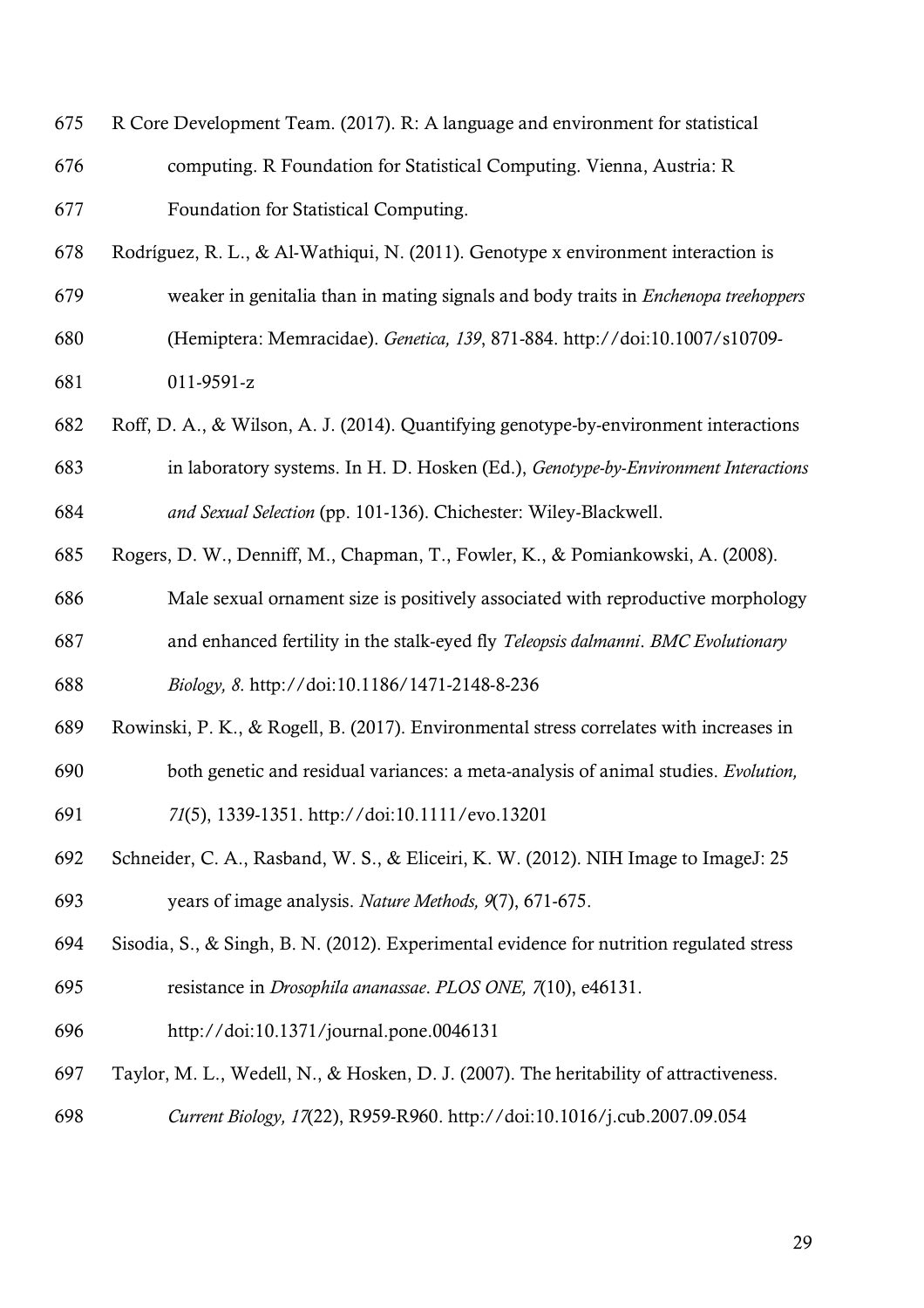- Wilkinson, G. S., & Dodson, G. N. (1997). Function and evolution of antlers and eye stalks in flies. In J. Choe & B. Crespi (Eds.), *The Evolution of Mating Systems in Insects and Arachnids* (pp. 310-328). Cambridge: Cambridge University Press.
- Wilkinson, G. S., Kahler, H., & Baker, R. H. (1998). Evolution of female mating
- preferences in stalk-eyed flies. *Behavioral Ecology, 9*(5), 525-533.
- http://doi:10.1093/beheco/9.5.525
- Wilkinson, G. S., & Reillo, P. R. (1994). Female choice response to artificial selection on an exaggerated male trait in a stalk-eyed fly. *Proceedings of the Royal Society B-*
- *Biological Sciences, 255*(1342), 1-6. http://doi:10.1098/rspb.1994.0001
- Zajitschek, S. R. K., & Brooks, R. C. (2010). Inbreeding depression in male traits and
- preference for outbred males in Poecilia reticulata. *Behavioral Ecology, 21*(4), 884-

891. http://doi:10.1093/beheco/arq077

- Zuk, M., Thornhill, R., Ligon, J. D., & Johnson, K. (1990). Parasites and mate choice in red jungle fowl. *American Zoologist, 30*(2), 235-244 http://doi:
- 713 10.1006/anbe.1998.0807.
- 
-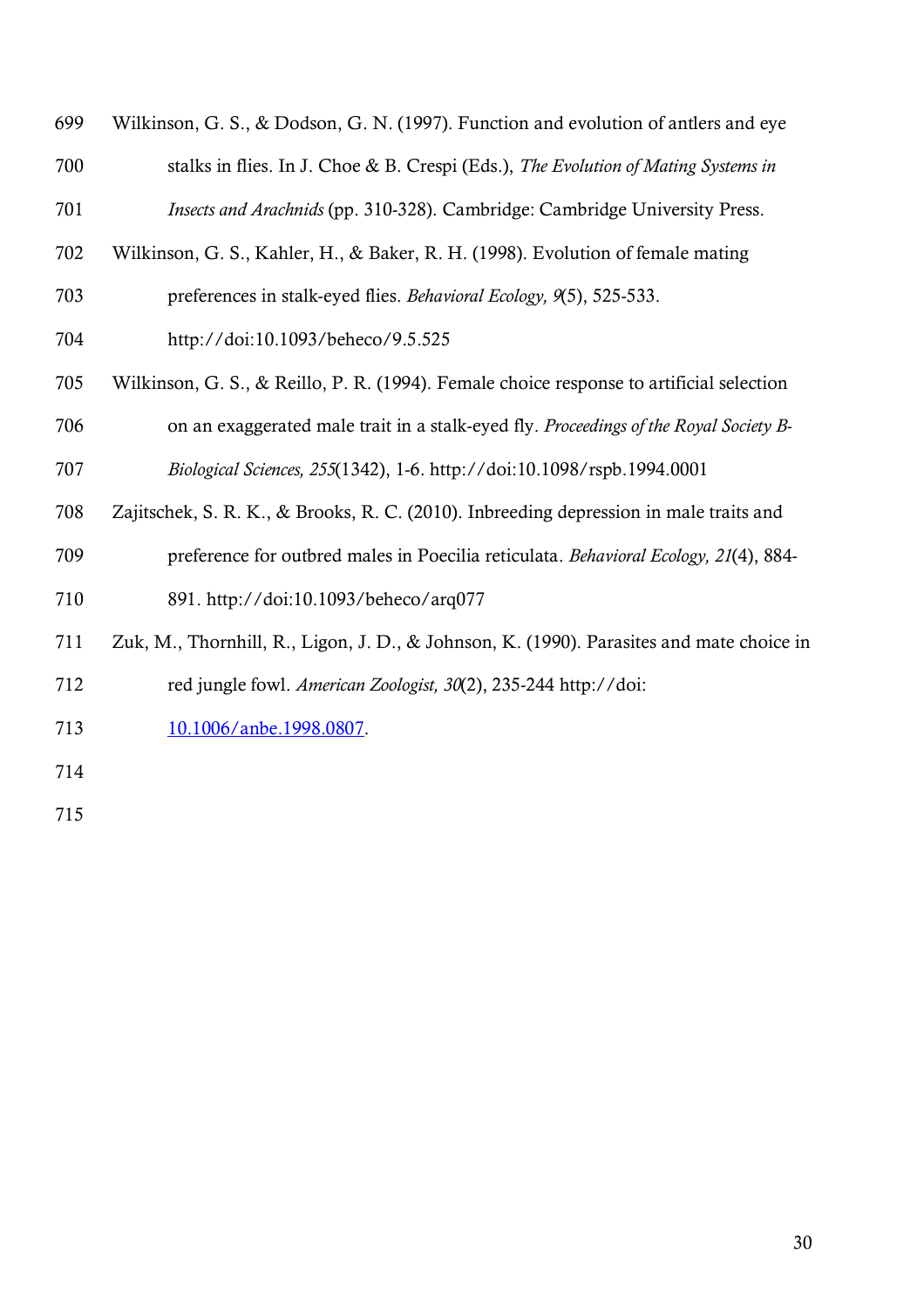#### FIGURE LEGENDS

 Figure 1. The crossing protocol used to generate incross and outcross offspring. Each inbred line was crossed with itself to create incross flies (red), or with another inbred line to create outcross flies (blue). Each cross used 4 males and 4 females and was repeated to generate two families per cross.

723 Figure 2. Mean number of adult flies eclosing per petri dish  $(\pm \text{ SE})$  given seeding with five eggs, when subject to different larval treatments (ratio of corn:water), for inbred lines (red) and stock (blue), or when pooled (black). Pairwise comparison of adjacent pooled treatments showed a significant drop in survival between the adjacent 1:20 and 1:25 727 treatments (solid line, \*\*\* *P* < 0.001), and no difference between other adjacent levels (dashed line, NS). A similar pattern was observed for inbred and stock considered separately across the adjacent 1:20 and 1:25 treatments (both *P* < 0.001). Inbred and stock populations did not differ at any food level (all *P* > 0.05). Data is based on a pilot experiment (17 crosses, 10 stock, 7 inbred, *N* = 218 stock, 68 inbred; details SI.C). 

 Figure 3. a) Male eyespan (least-squares mean ± SE, GLMM after control of thorax 734 size) and b) coefficient of variation (CV  $\pm$  95% CI) across genetic quality (incross (red) and outcross (blue)) and environmental stress (low, high and extreme). The red and blue lines are shown for illustrative purposes and clarity. Asterisks denote significance: NS non-significant, \* *P* < 0.05, \*\* *P* < 0.01, \*\*\* *P* < 0.001. For CVs, the significance of incross versus outcross contrasts are displayed above each food level category (black asterisk at the top). The significance of within incross (red asterisks) and outcross (blue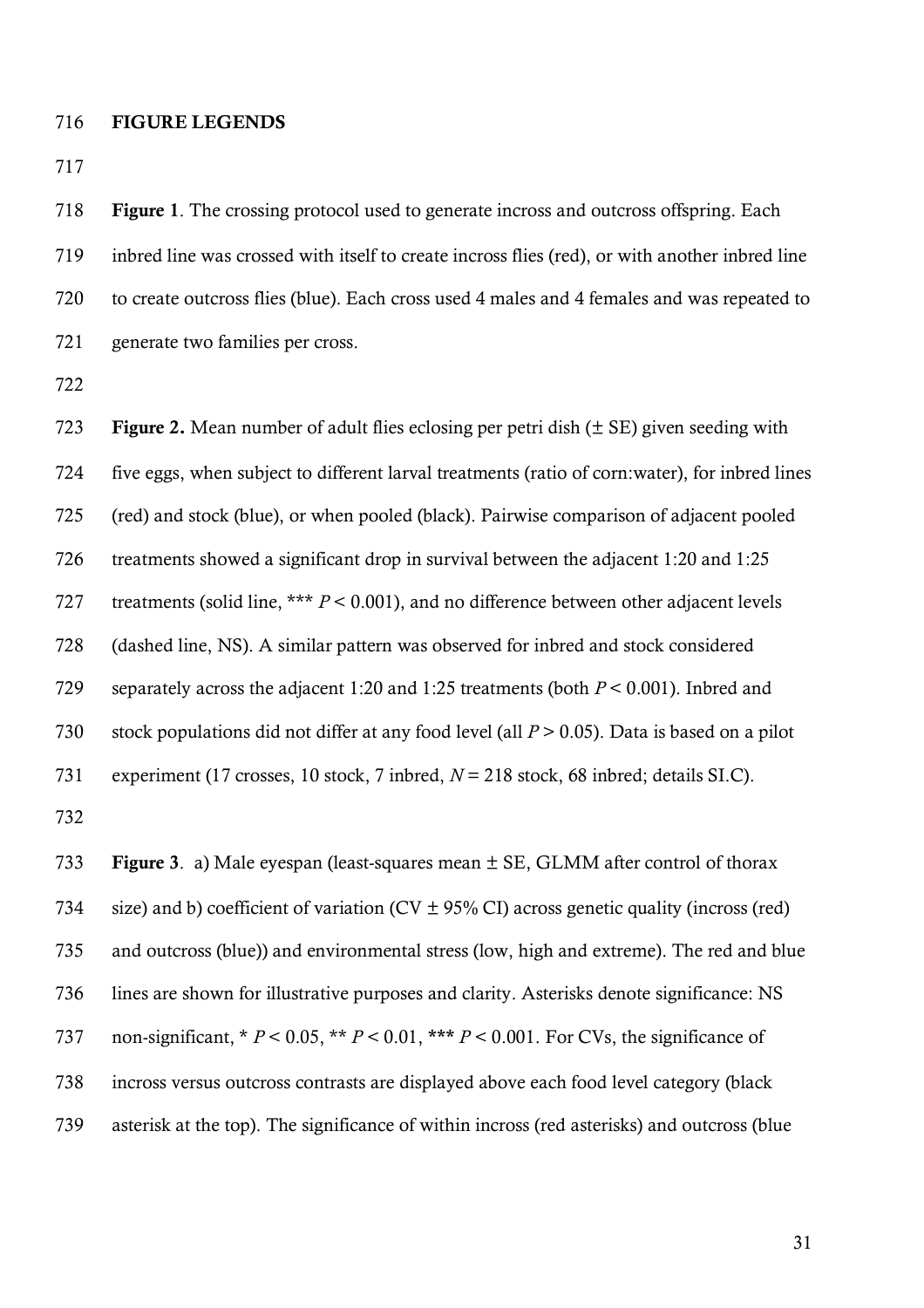asterisks) contrasts are shown between pairs of adjacent food levels. Incross and outcross 741 lines are jittered (x-axis) for clarity.

| 743 | Figure 4. Genetic line (G <sub>L</sub> ) mean male eyespan (least-squares mean, GLMM after      |
|-----|-------------------------------------------------------------------------------------------------|
| 744 | control of thorax) at each environmental stress for each genetic quality class a) incross       |
| 745 | lines (red) and b) outcross lines (blue). Asterisks denote significance of the effect of cross, |
| 746 | NS non-significant, $* P < 0.05$ , $** P < 0.001$ . An alternative representation is shown as   |
| 747 | the absolute deviation of each line from the c) incross and d) outcross population mean.        |
| 748 | Error bars are excluded for clarity.                                                            |
| 749 |                                                                                                 |
| 750 |                                                                                                 |
| 751 | SUPPLEMENTAL INFORMATION                                                                        |
| 752 |                                                                                                 |
| 753 | Supplemental information includes all details of statistical effect size estimates for the      |
| 754 | tests of mean effects, and additional method details.                                           |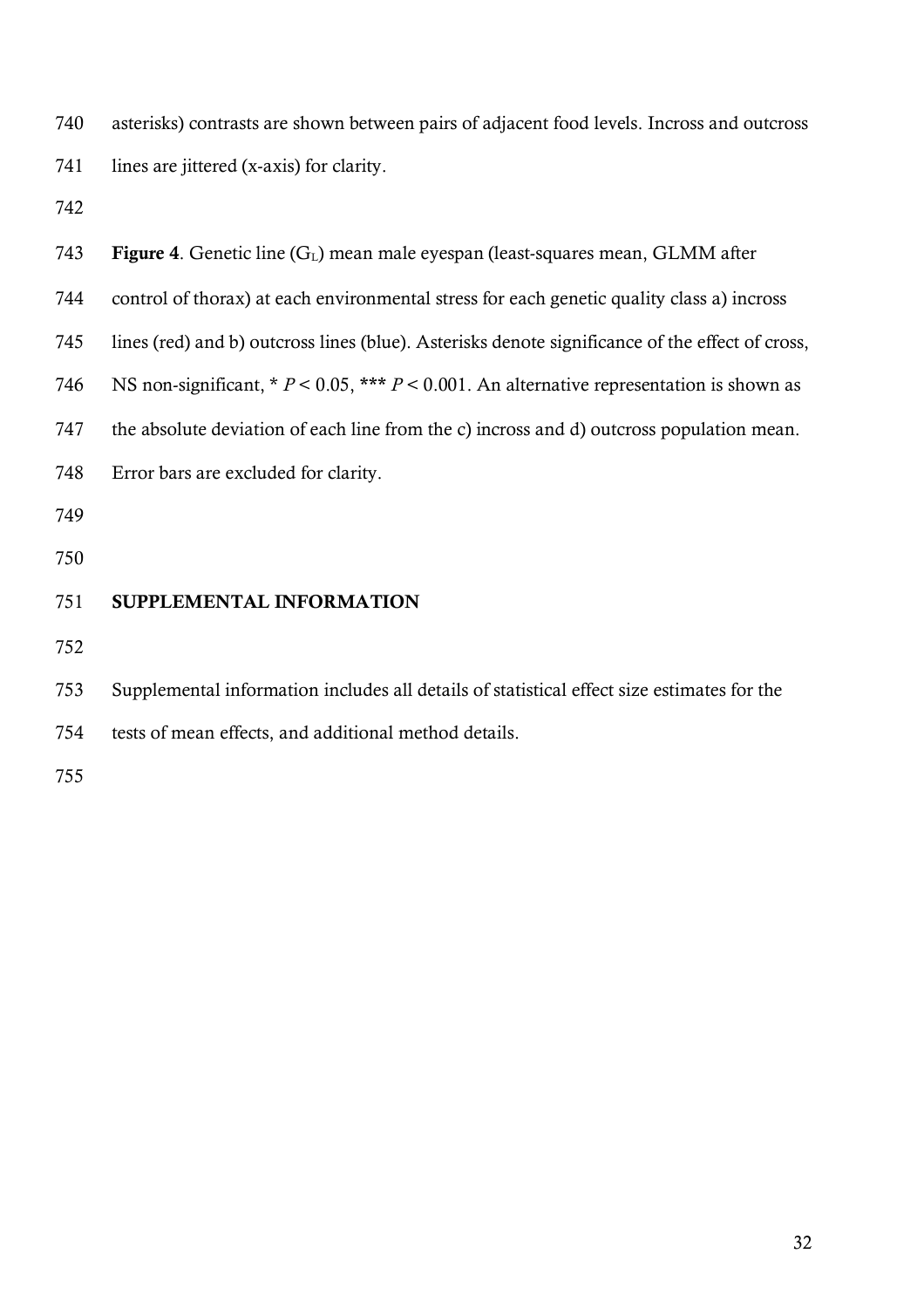Figure 1

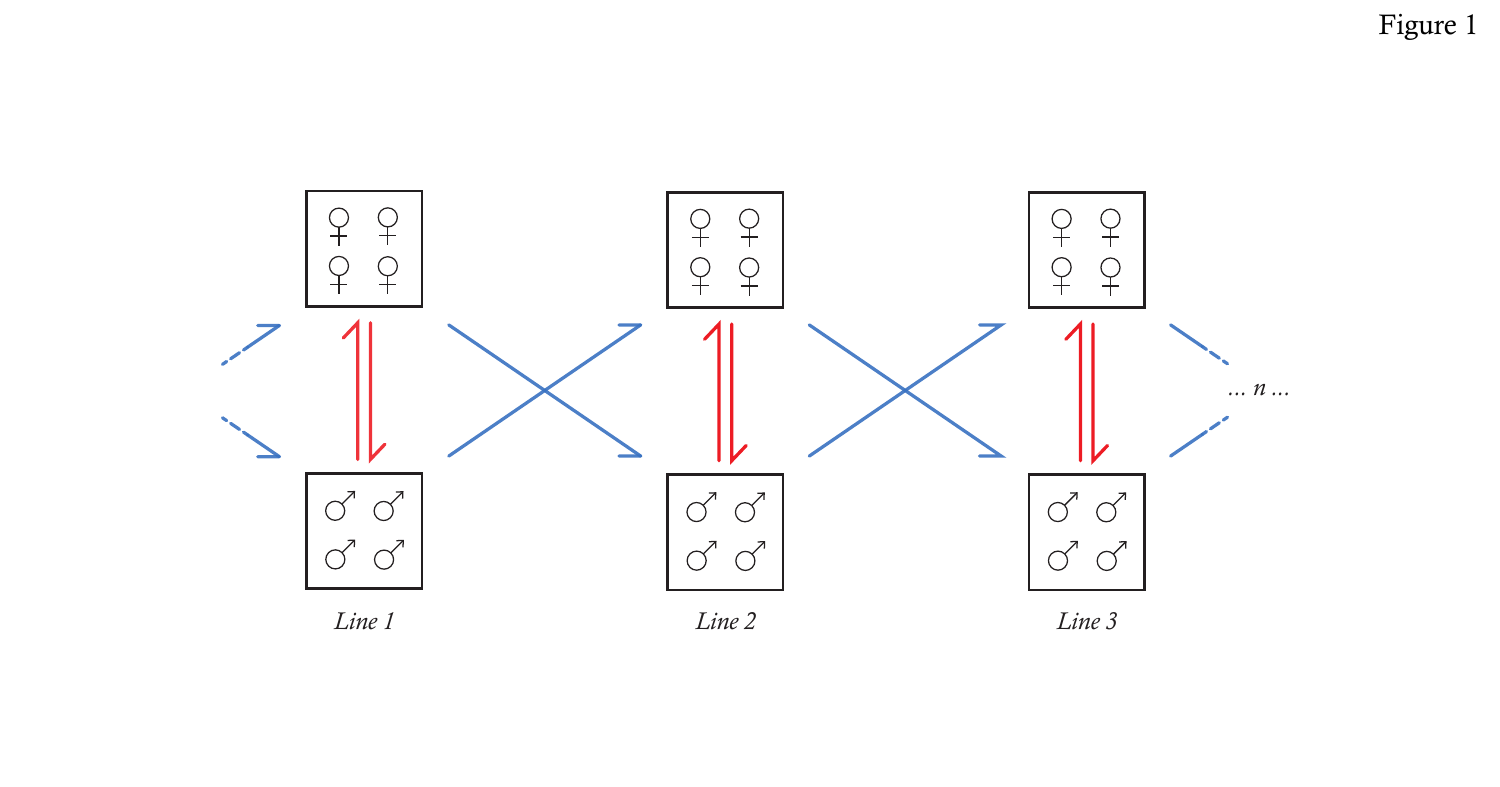Figure 2



Adult Flies Eclosed

**Adult Flies Eclosed** 

Food Stress Level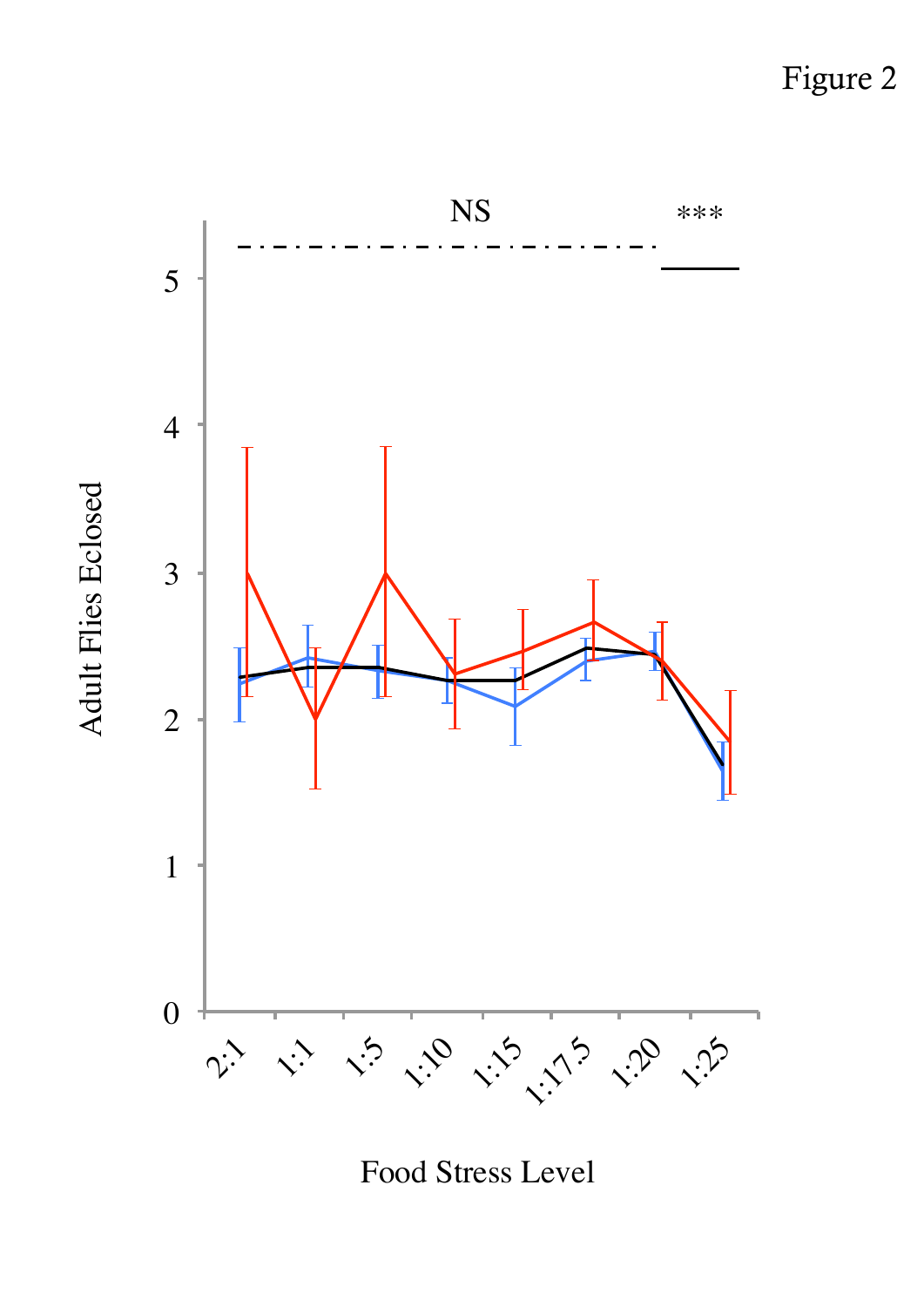